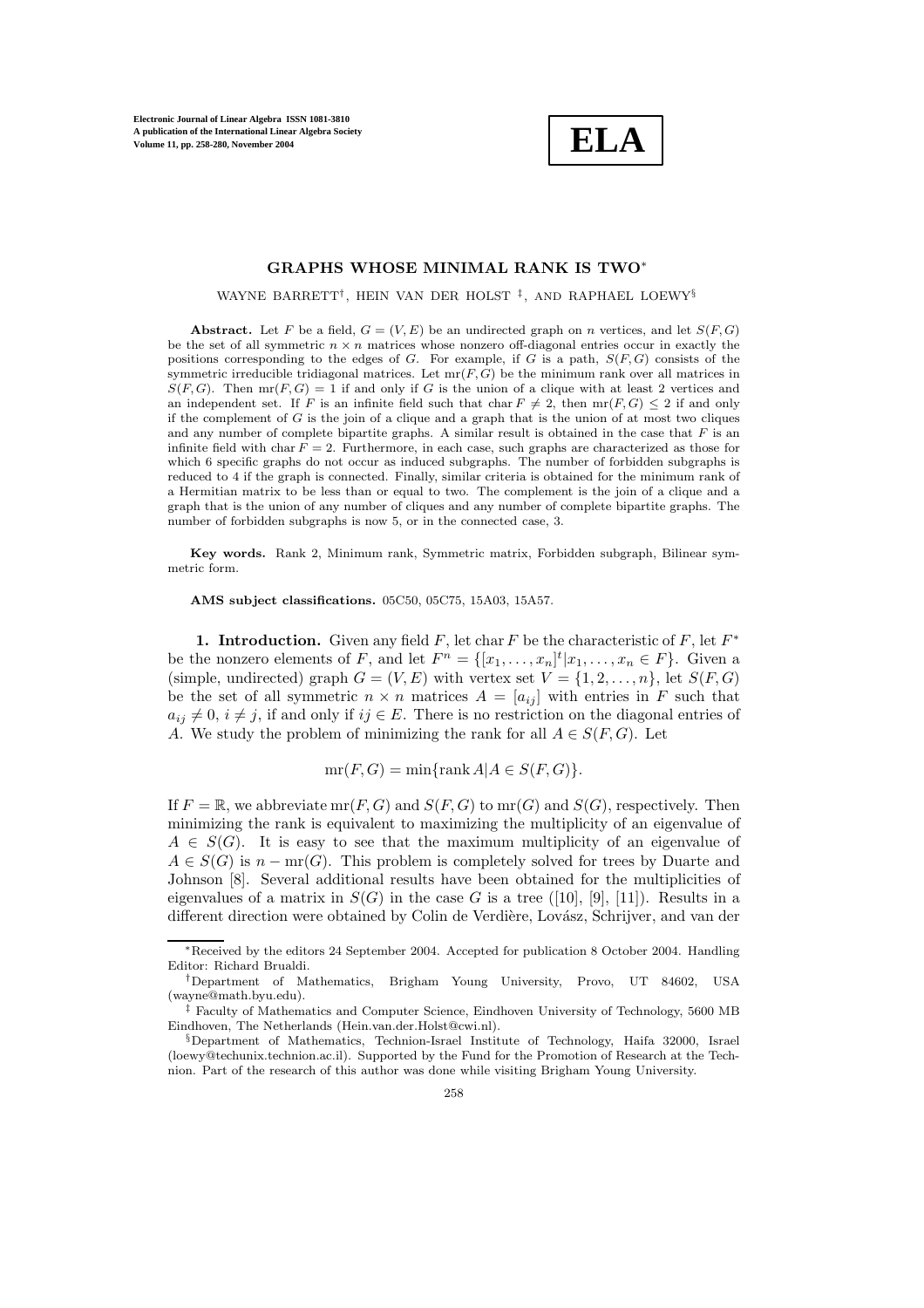

Holst ([2, 12, 13, 5]). They are associated with a graph parameter  $\mu(G)$  introduced in [2] and defined in terms of the multiplicity of the second smallest eigenvalue of matrices in  $S(G)$  with a particular sign pattern and satisfying a certain transversality condition. Many of these results are gathered together in the survey paper [7]. Colin de Verdière introduced another graph parameter  $\nu(G)$  in [3] more in line with this paper. It is the largest nullity attained by a positive semidefinite matrix in  $S(G)$  that also satisfies a transversality condition. Van der Holst considered the parameter  $\tau(G)$ in  $[6]$ , the largest nullity of an *n*-by-*n* Hermitian positive semidefinite matrix with graph  $G$  (without the transversality condition), and building upon the results in  $[3]$ was able to characterize those graphs G with  $\tau(G) \leq 1$  and  $\tau(G) \leq 2$ . Later, we will also consider special cases of our results when  $F = \mathbb{R}$ . We let  $S_{+}(G)$  be the set of positive semidefinite matrices in  $S(G)$  and let

 $mr_+(G) = min\{rank A | A \in S_+(G)\}.$ 

In this paper we identify all graphs in  $S(F, G)$  for which mr $(F, G) \leq 2$  for any infinite field F (or, equivalently, the nullity is greater than or equal to  $n-2$ ). We first show that the complements of such graphs have a simple explicit form (Theorems 1 and 2). We also give forbidden subgraph characterizations of this class of graphs in Theorems 6 and 7 and in Theorems 9 and 10 (the connected case). In the final section of the paper we depart from the theme of symmetric matrices and determine similar criteria for a Hermitian matrix to have minimum rank at most 2.

Before proceeding, we introduce some notation from graph theory.

**Definition** Given a graph  $G = (V, E)$ , the *complement* of G is the graph  $G<sup>c</sup>$  $(V, E^c)$ . Given two graphs  $G = (V_1, E_1)$  and  $H = (V_2, E_2)$ , with  $V_1$  and  $V_2$  disjoint, the *union* of G and H is  $G \cup H = (V_1 \cup V_2, E_1 \cup E_2)$ . The *join*,  $G \vee H$ , is the graph obtained from  $G \cup H$  by adding an edge from each vertex of G to each vertex of H. If  $S \subset V$ ,  $G[S]$  denotes the subgraph of G induced by S. A vertex  $u \in V$  is a *dominating vertex*, if  $u$  is adjacent to all other vertices in  $V$ .

**Definition** We denote the path on n vertices by  $P_n$ . The complete graph on n vertices will be denoted by  $K_n$  and we will refer to  $K_3$  as the triangle. We abbreviate  $K_n \cup \cdots \cup K_n$  (*m* times) to  $mK_n$ . The *complete multipartite graph*,  $K_{m_1,m_2,...,m_s}$  is the complement of  $K_{m_1} \cup K_{m_2} \cup \cdots \cup K_{m_s}$ . We will be particularly interested in the complete bipartite graphs  $K_{m,n}$  as well as the complete tripartite graph  $K_{3,3,3}$ . In  $K_{m,n}$  we may allow m or n to equal 0, in which case  $K_{m,0} = mK_1$  or  $K_{0,n} = nK_1$ .

**Definition** A *clique* of a graph G is a set of pairwise adjacent vertices. A *maximal clique* is a clique that is not a proper subset of another clique. Given positive integers  $m, n, t$  with  $t < \min\{m, n\}$ , we will call the graph on  $m + n - t$  vertices with exactly two maximal cliques,  $\{1, 2, ..., m\}$ ,  $\{m - t + 1, m - t + 2, ..., m - t + n\}$ , the *clique sum* of  $K_m$  and  $K_n$  on  $K_t$ . We will also refer to such graphs as clique sums.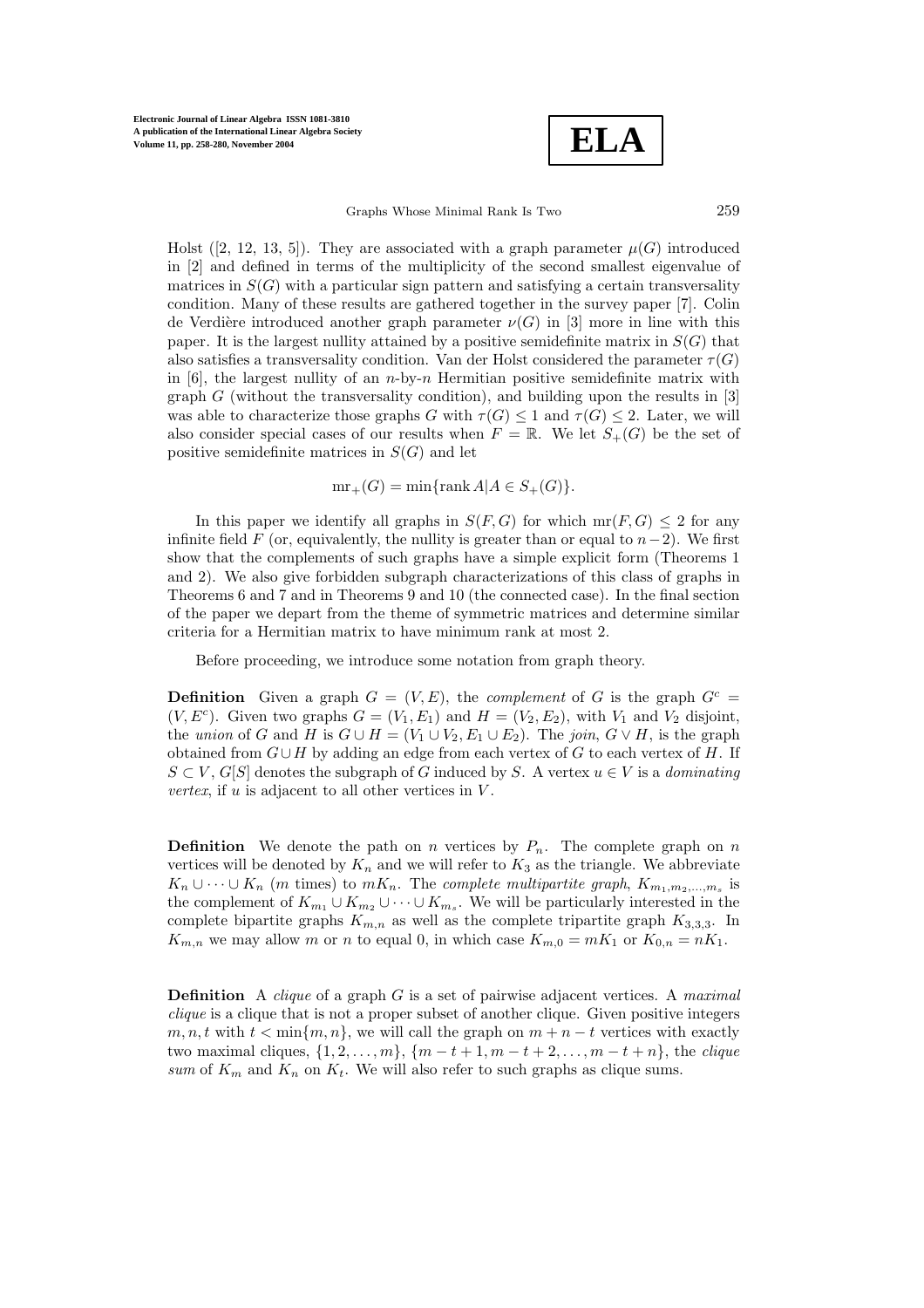

Note that if  $mr(F, G) = 1$ , then the rank 1 matrix A attaining this rank must have the form  $cxx^t, c \in F^*$ ,  $x \in F^n$ . Let  $W = \{i \in V(G)|x_i \neq 0\}$  and  $m = |W|$ . It follows that  $G = K_m \cup K_{n-m}^c$ . Moreover, if  $m \geq 2$ , any  $A \in S(F, K_m \cup K_{n-m}^c)$  has a nonzero entry and  $J_m \oplus O_{n-n}$  (with  $J_m$  the m-by-m all ones matrix) is a matrix in  $S(F, K_m \cup K_{n-m}^c)$  with rank 1. Thus, we have

**Observation 1** mr( $F, G$ ) = 1 if and only if  $G = K_m \cup K_{n-m}^c$ ,  $m \ge 2$ .

In particular, if G is connected,  $mr(F, G) = 1$  if and only if G is complete.

We note that one can reduce the problem of finding  $mr(F, G)$  to the connected case because it follows immediately from the definition that

**Observation 2** If  $G = \bigcup_{i=1}^{k} G_i$ , then  $\text{mr}(F, G) = \sum_{i=1}^{k} \text{mr}(F, G_i)$ .

We now address the problem of finding all graphs for which  $mr(F, G) = 2$ . We begin with some sufficient conditions.

Let  $J_{m,n}$  be the m-by-n all ones matrix and let  $J_n = J_{n,n}$ . Let  $F_2$  be the field with two elements.

**Observation 3** If  $m, n \ge 1, m + n \ge 3$ , then  $mr(F, K_{m,n}) = 2$ . Apply Observation 1, and the fact that the matrix  $\begin{bmatrix} 0 & J_{m,n} \\ J_{n,n} & 0 \end{bmatrix}$  $J_{n,m}$  0  $\Big] \in S(F, K_{m,n})$  and has rank 2.

**Observation 4** Let G be the clique sum of  $K_m$  and  $K_n$  on  $K_t$ .

- (a) If  $F \neq F_2$ , then  $mr(F, G) = 2$ ,
- (b) If  $t = 1$ , then  $mr(F, G) = 2$ ,
- (c) If  $m = n = t + 1$ , then  $mr(F, G) = 2$ ,
- (d) If  $t \ge 2$ , and max $\{m, n\} \ge t + 2$ , then mr $(F_2, G) = 3$ .

For (a) let  $\alpha$  be distinct from 0 and -1. Then  $\begin{bmatrix} J_m & 0 \\ 0 & 0 \end{bmatrix} + \alpha \begin{bmatrix} 0 & 0 \\ 0 & J_n \end{bmatrix}$  $0 \quad J_n$  $\Big] \in S(F,G)$ and has rank 2. (If char  $F \neq 2$ , just take  $\alpha = 1$ .)

For (b) use the fact that 
$$
\begin{bmatrix} J_m & 0 \\ 0 & 0 \end{bmatrix} + \begin{bmatrix} 0 & 0 \\ 0 & J_n \end{bmatrix} \in S(F, G)
$$
 and has rank 2.  
For (c) use the fact that  $\begin{bmatrix} 0 & J_{1,t} & 0 \\ J_{t,1} & J_t & J_{t,1} \\ 0 & J_{1,t} & 0 \end{bmatrix} \in S(F, G)$  and has rank 2.

We will make no use of (d), so only give an abbreviated argument. The matrix  $K =$  $\sqrt{ }$  $\overline{1}$  $J_{m-t}$   $J_{m-t,t}$  0  $J_{t,m-t}$   $J_t$   $J_{t,n-t}$ 0  $J_{n-t,t}$   $J_{n-t}$ 1  $\Big| \in S(F_2, G)$  and has rank 3 (  $\sqrt{ }$  $\overline{1}$ 110 111 011 1  $\overline{1}$ 

is a submatrix), so  $mr(F_2, G) \leq 3$ .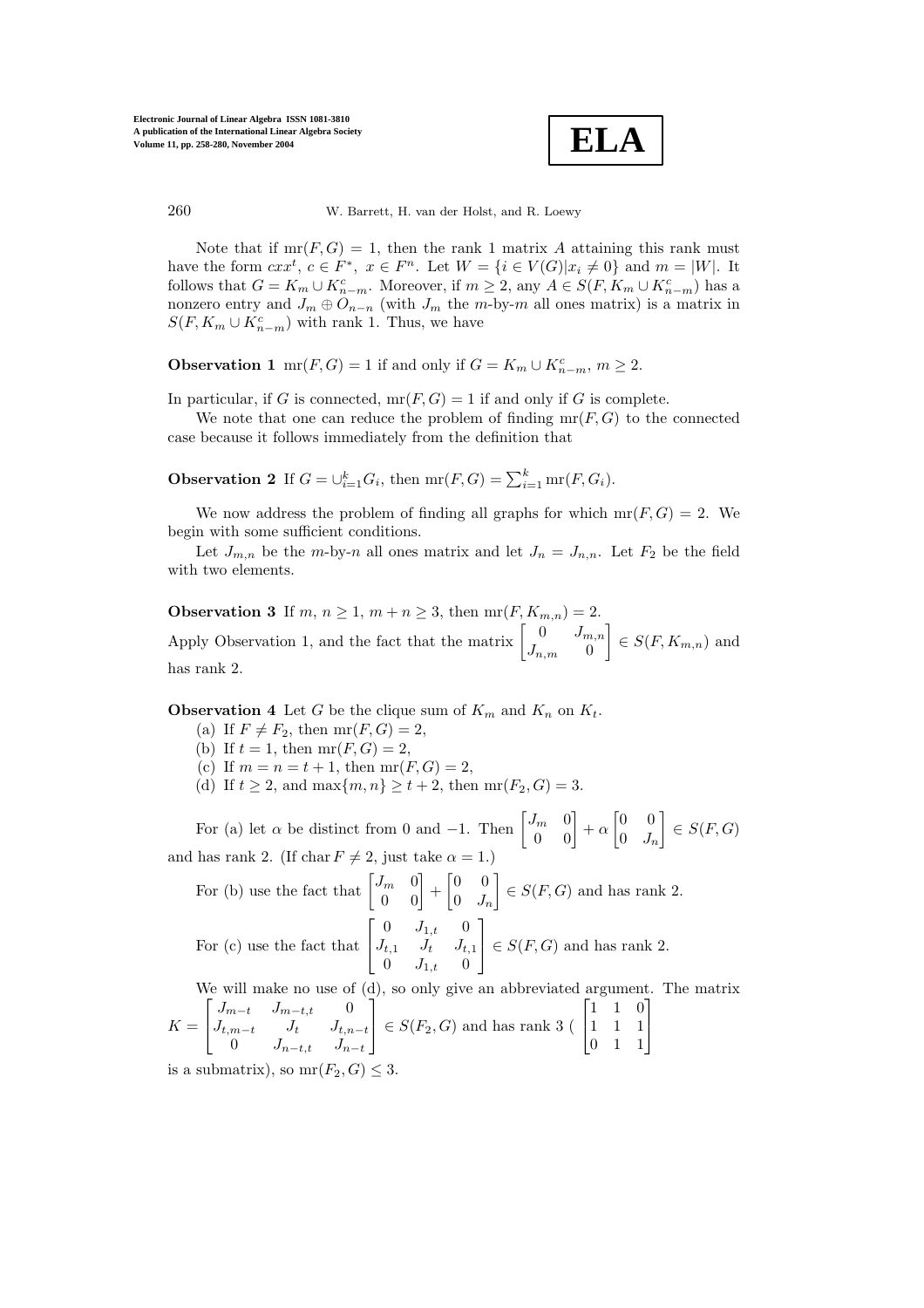$$
\boxed{\text{ELA}}
$$

Graphs Whose Minimal Rank Is Two 261

Now suppose that  $M =$  $\lceil$  $\overline{1}$ A  $J_{m-t,t}$  0  $J_{t,m-t}$  B  $J_{t,n-t}$ 0  $J_{n-t,t}$  C 1  $\Big| \in S(F_2, G);$  so each nondiagonal entry of  $A, B, C$  is 1. Without loss of generality, say  $n \ge t+2$ . If some diagonal entry of  $C$  is 0, either  $\sqrt{ }$  $\overline{1}$ 100 111 1 0 1 | 1 1 0 1 or  $\lceil$  $\overline{1}$ 100 111 1 is a submatrix of  $M$  and rank  $M \geq 3$ . So assume that  $C = J_{n-t}$ . A similar argument shows that rank  $M \geq 3$ if some diagonal entry of B is 0, so we assume  $B = J_t$ . Then it is obvious that if a

diagonal entry of A is 0, that rank  $M \geq 3$ . And if  $A = J_{m-t}$ , then  $M = K$  and rank  $M \geq 3$ . Consequently,  $mr(F_2, G) = 3$ .

It follows from Observations  $4(c)$ ,  $4(b)$  and 3 that the graphs

$$
\begin{array}{ccc}\n\bullet & \bullet & \bullet & \bullet & \bullet \\
\bullet & \bullet & \bullet & \bullet & \bullet & \bullet \\
\bullet & \bullet & \bullet & \bullet & \bullet & \bullet \\
\bullet & \bullet & \bullet & \bullet & \bullet & \bullet \\
\bullet & \bullet & \bullet & \bullet & \bullet & \bullet\n\end{array}
$$

on 4 vertices all have minimum rank 2 in any field.

On the other hand, easy necessary conditions follow from

**Observation 5** If H is an induced subgraph of G,  $mr(F, G) \geq mr(F, H)$ .

For if B is a principal submatrix of A, rank  $B \leq \text{rank } A$ .

It follows from Observation 5 that if  $mr(F, H) = 3$ , H may not occur as an induced subgraph of any graph whose minimum rank is  $2$ . In other words,  $H$  is a forbidden subgraph for the class of minimum rank 2 graphs. It is common to call such graphs  $H$ -free. Moreover, if  $\mathcal F$  is a set of graphs, a graph is  $\mathcal F$ -free if it is  $H$ -free for each  $H \in \mathcal{F}$ .

**2. Forbidden Subgraphs.** We identify 6 forbidden subgraphs for the minimum rank 2 graphs.

1.  $P_4$ , which we label  $\mathbb{O}$   $\mathbb{O}$   $\mathbb{O}$   $\mathbb{O}$   $\mathbb{O}$ .

If 
$$
A \in S(F, P_4)
$$
,  
\n
$$
A = \begin{bmatrix} a_1 & b_1 & 0 & 0 \\ b_1 & a_2 & b_2 & 0 \\ 0 & b_2 & a_3 & b_3 \\ 0 & 0 & b_3 & a_4 \end{bmatrix} \text{ with } b_1b_2b_3 \neq 0.
$$
\nThen rank  $A \ge \text{rank} \begin{bmatrix} b_1 & 0 & 0 \\ a_2 & b_2 & 0 \\ b_2 & a_3 & b_3 \end{bmatrix} = 3$ . Since\n
$$
\begin{bmatrix} 1 & 1 & 0 & 0 \\ 1 & 1 & 0 & 0 \\ 0 & 0 & 0 & 0 \\ 0 & 0 & 0 & 0 \end{bmatrix} + \begin{bmatrix} 0 & 0 & 0 & 0 \\ 0 & 1 & 1 & 0 \\ 0 & 1 & 1 & 0 \\ 0 & 0 & 0 & 0 \end{bmatrix} + \begin{bmatrix} 0 & 0 & 0 & 0 \\ 0 & 0 & 0 & 0 \\ 0 & 0 & 1 & 1 \\ 0 & 0 & 1 & 1 \end{bmatrix} \in S(F, P_4), \text{mr}(F, P_4) = 3.
$$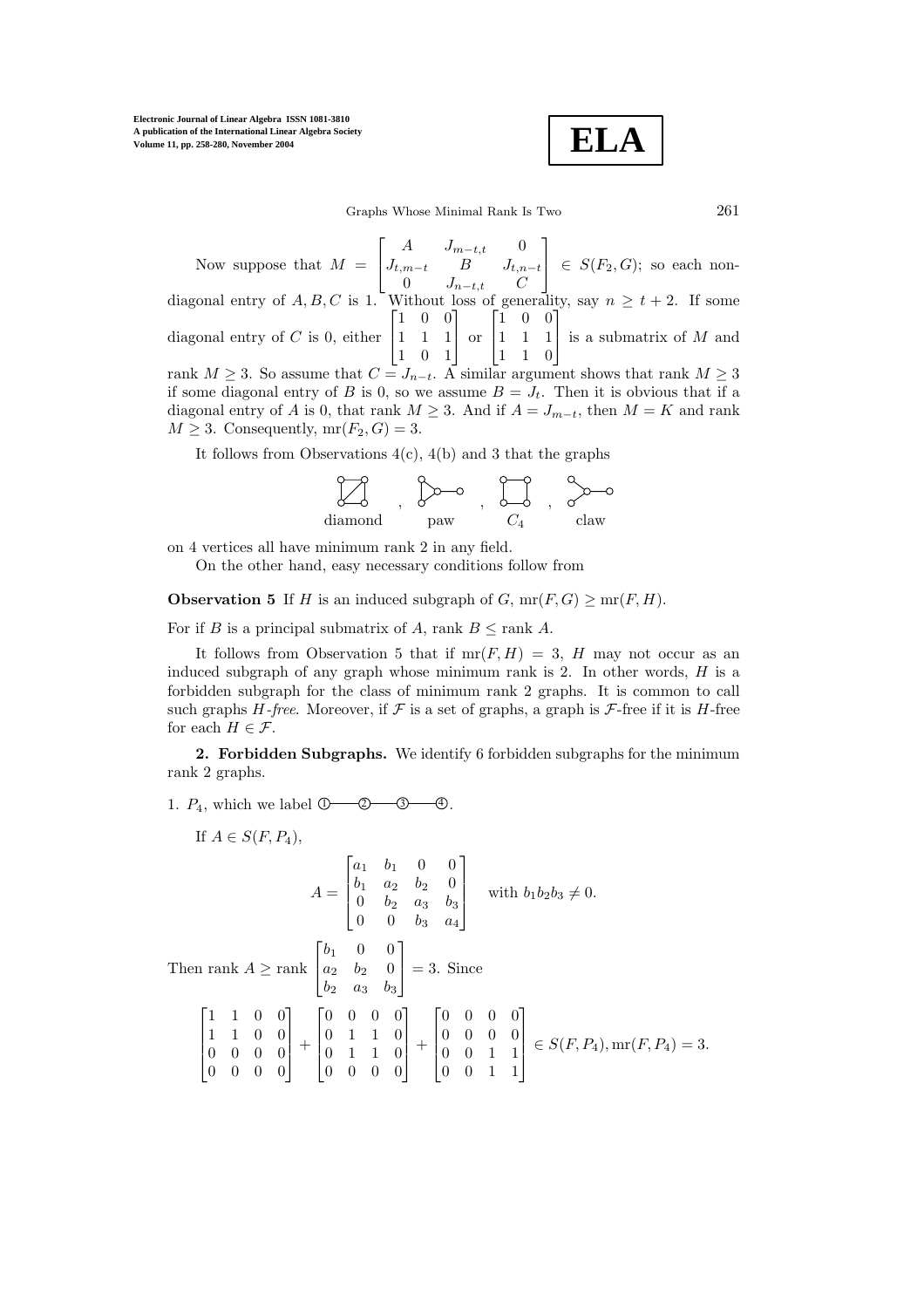

We note that any proper induced subgraph of  $P_4$  has minimum rank  $\leq 2$ .

2. Let  $G$  be the graph



which we will denote by  $\ltimes$ . Then if  $A \in S(F, \ltimes)$ ,

$$
A = \begin{bmatrix} d_1 & a_{12} & a_{13} & a_{14} & a_{15} \\ a_{12} & d_2 & a_{23} & 0 & 0 \\ a_{13} & a_{23} & d_3 & 0 & 0 \\ a_{14} & 0 & 0 & d_4 & 0 \\ a_{15} & 0 & 0 & 0 & d_5 \end{bmatrix}
$$

with  $a_{12}a_{13}a_{14}a_{15}a_{23} \neq 0$ . Then

rank 
$$
A \geq
$$
 rank  $A[1\ 2\ 4\ | \ 1\ 3\ 5] =$ rank  $\begin{bmatrix} d_1 & a_{13} & a_{15} \\ a_{12} & a_{23} & 0 \\ a_{14} & 0 & 0 \end{bmatrix} = 3.$ 

Since

$$
\begin{bmatrix} 1 & 1 & 1 & 0 & 0 \\ 1 & 1 & 1 & 0 & 0 \\ 1 & 1 & 1 & 0 & 0 \\ 0 & 0 & 0 & 0 & 0 \\ 0 & 0 & 0 & 0 & 0 \end{bmatrix} + \begin{bmatrix} 1 & 0 & 0 & 1 & 0 \\ 0 & 0 & 0 & 0 & 0 \\ 0 & 0 & 0 & 0 & 0 \\ 1 & 0 & 0 & 1 & 0 \\ 0 & 0 & 0 & 0 & 0 \end{bmatrix} + \begin{bmatrix} 1 & 0 & 0 & 0 & 1 \\ 0 & 0 & 0 & 0 & 0 \\ 0 & 0 & 0 & 0 & 0 \\ 0 & 0 & 0 & 0 & 0 \\ 1 & 0 & 0 & 0 & 1 \end{bmatrix} \in S(F, \ltimes),
$$

 $mr(F, \times) = 3$  for any field. Again, any proper induced subgraph of  $\times$  has minimum rank  $\leq 2$ .

3. Let G be *the dart*



Following a similar argument to  $\ltimes$ , we see that mr(F, dart)  $\geq$  rank A[1 2 4 | 1 3 5]  $\sqrt{ }$ 1+1 1 1 1 1 1

= 3. Furthermore, the matrix 1 1110 1 1000 1 1000 1 0001  $\in S$  (*F*, dart) and has rank 3.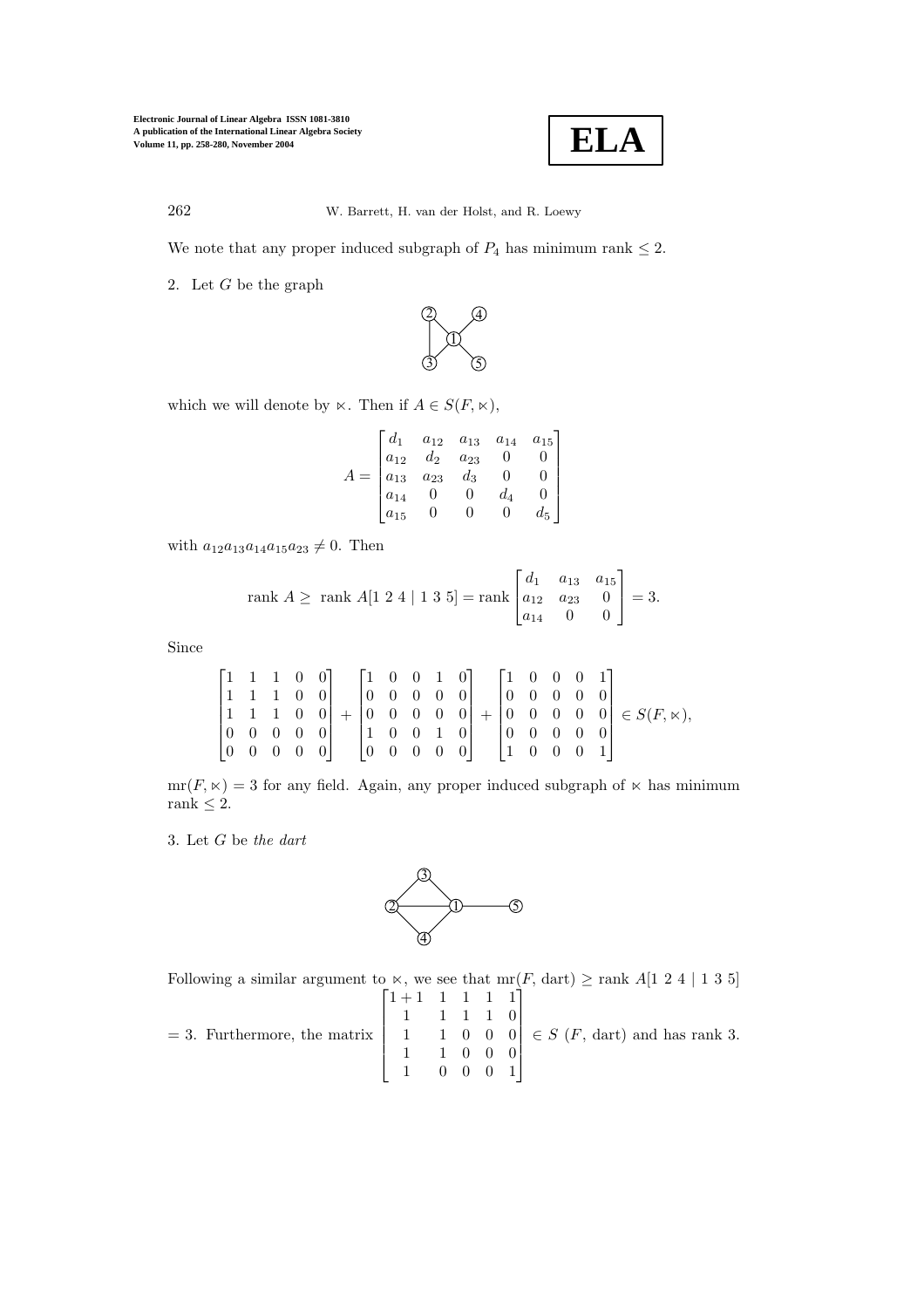

So  $mr(F, dart) = 3$  for any field. Again, any proper induced subgraph of the dart has minimum rank  $\leq 2$ .

We also need to consider two disconnected graphs.

4.  $G = P_3 \cup K_2$ . By Observation 2,

 $mr(F, P_3 \cup K_2) = mr(F, P_3) + mr(F, K_2).$ 

Clearly, we have  $mr(F, P_3) = 2$  and  $mr(F, K_2) = 1$ , so  $mr(F, P_3 \cup K_2) = 3$ .

5.  $G = 3K_2$ . Then mr(*F*,  $3K_2$ ) = 3mr(*F*,  $K_2$ ) = 3.

Our final graph is

of the form

6.  $G = K_{3,3,3}$ . Assume that the tripartite sets are  $P_1 = \{1, 2, 3\}, P_2 = \{4, 5, 6\}$  and  $P_3 = \{7, 8, 9\}.$  Then any  $A \in S(F, K_{3,3,3})$  has the form

|          |              |                                 | $a_{14}$            | $a_{15}$                        | $a_{16}$              | $a_{17}$       | $a_{18}$ | $a_{19}$       |
|----------|--------------|---------------------------------|---------------------|---------------------------------|-----------------------|----------------|----------|----------------|
|          | $d_2$        | $\begin{matrix} 0 \end{matrix}$ | $a_{24}$            | $a_{25}$                        | $a_{26}$              | $a_{27}$       | $a_{28}$ | $a_{29}$       |
|          | 0            | $d_3$                           | $a_{34}$            | $a_{35}$                        | $\boldsymbol{a_{36}}$ | $a_{37}$       | $a_{38}$ | $a_{39}$       |
| $a_{14}$ | $a_{24}$     | $a_{34}$                        |                     | $d_4\, \equiv\, 0\, \equiv\, 0$ |                       | $a_{47}$       | $a_{48}$ | $a_{49} \mid$  |
| $a_{15}$ | $a_{25}$     |                                 | $a_{35}$ 0          | $d_5$                           | $\overline{0}$        | $a_{57}$       | $a_{58}$ | $a_{59}$       |
| $a_{16}$ | $a_{26}$     | $a_{36}$                        | $0\qquad 0$         |                                 | $d_{\rm 6}$           | $a_{67}$       | $a_{68}$ | $a_{69}$       |
| $a_{17}$ | $a_{27}$     | $a_{37}$                        | $\mathfrak{a}_{47}$ | $a_{57}$                        | $a_{67}$              | $d_7$          | $\theta$ | $\overline{0}$ |
| $a_{18}$ | $a_{28}$     | $a_{38}$                        | $a_{48}$            | $a_{58}$                        | $a_{68}$              | $\overline{0}$ | $d_8$    | $\overline{0}$ |
| $a_{19}$ | $a_{\rm 29}$ |                                 |                     | $a_{39}$ $a_{49}$ $a_{59}$      | $a_{69}$              | $\overline{0}$ | 0        | $d_{9}$        |

with  $a_{ij} \neq 0$ , for all i, j in distinct  $P_k$ 's. We first note that if all the  $d_i$ 's in any of the 3 diagonal blocks  $\sqrt{ }$  $\overline{1}$  $d_r$  0 0  $0 \t d_s \t 0$  $0 \quad 0 \quad d_t$ 1 are nonzero, then rank  $A \geq 3$ . So suppose each of these diagonal blocks has at least one d<sup>i</sup> equal to 0. Then A has a *principal submatrix*

$$
\begin{bmatrix} 0 & a & c \\ a & 0 & b \\ c & b & 0 \end{bmatrix}, \quad a, b, c \neq 0.
$$

Since the determinant is 2abc, this is invertible if char  $F \neq 2$  and we conclude again that rank  $A \geq 3$ . Now consider the matrix

$$
B=\begin{bmatrix}0_3&J_3&J_3\\J_3&0_3&J_3\\J_3&J_3&0_3\end{bmatrix}\in S(F,K_{3,3,3}).
$$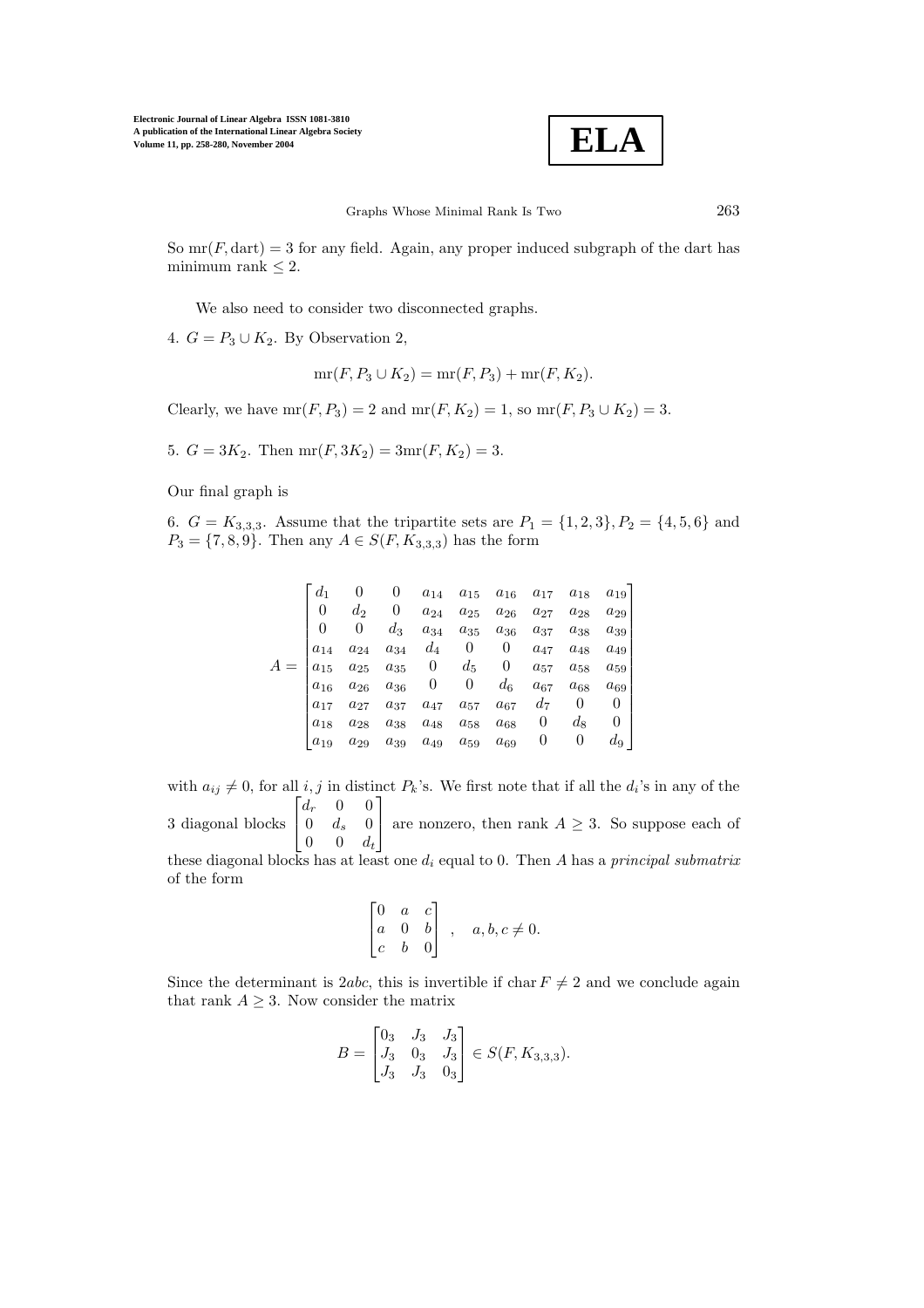

Clearly, rank  $B \leq 3$ . If char  $F \neq 2$ ,

rank 
$$
B \geq \text{rank}\begin{bmatrix} 0 & 1 & 1 \\ 1 & 0 & 1 \\ 1 & 1 & 0 \end{bmatrix} = 3
$$

while if char  $F = 2$ , rank  $B = 2$ . We summarize the results of this section.

# **Observation 6** Let F be a field.

(a)  $\text{mr}(F, P_4) = \text{mr}(F, \times) = \text{mr}(F, \text{dart}) = \text{mr}(F, P_3 \cup K_2) = \text{mr}(F, 3K_2) = 3.$ (b) mr(*F*,  $K_{3,3,3}$ ) =  $\begin{cases} 3 & \text{if char } F \neq 2, \\ 0 & \text{if } 1, F = 2, \end{cases}$ 2 if  $\text{char } F = 2$ .

Consequently, if G is a graph with  $mr(F, G) \leq 2$ , none of the graphs  $P_4$ ,  $\ltimes$ , dart,  $P_3 \cup$  $K_2, 3K_2$  is an induced subgraph of G. We call such graphs  $(P_4, \times, \text{dart}, P_3 \cup K_2, 3K_2)$ free. If, in addition, char  $F \neq 2$ ,  $K_{3,3,3}$  is also not an induced subgraph of G. We will later see (Theorem 6) that this is a complete list of forbidden subgraphs for the class of minimum rank 2 graphs when char  $F \neq 2$  and F is infinite. We shall also see that if char  $F = 2$ , then  $K_{3,3,3}$  is replaced by  $(P_3 \cup 2K_3)^c$ .

**3.** Nondegenerate, bilinear symmetric forms on  $F^2$ . A *line* in  $F^2$  is a one dimensional subspace of  $F^2$ . We let  $S_2(F)$  denote the symmetric  $2 \times 2$  matrices over F.

Let  $B = [b_{ij}] \in S_2(F)$  be invertible. Then B defines a nondegenerate, bilinear symmetric form

$$
(x, y) \mapsto x^t B y, \quad x, y \in F^2.
$$

Given any line L in  $F^2$  define its orthogonal complement (relative to the given form) by

$$
L^{\perp} = \{ y \in F^2 | y^t B x = 0 \quad \forall x \in L \}.
$$

Since B is invertible,  $L^{\perp}$  is a line in  $F^2$ .

#### **Observation 7**

(i)  $y \in L^{\perp} \Leftrightarrow y^t B u = 0$  where  $\{u\}$  is a basis of L. (ii)  $(L^{\perp})^{\perp} = L$ .

It is possible that  $L^{\perp} = L$ . In that case we say L is an *isotropic* line.

Now we consider the existence and the number of isotropic lines. For this purpose we can replace  $B \in S_2(F)$  by any matrix congruent to it. We distinguish two cases.

**Case (I)** char  $F \neq 2$ .

Here we can assume B is a diagonal matrix, and since we may replace B by  $\frac{1}{\alpha}B$  for any  $\alpha \in F^*$ , we can assume  $B = \text{diag}(1, d), d \in F^*$ . A line  $L = \text{Span}\{x\}$  is isotropic if and only if

(3.1) 
$$
x_1^2 + dx_2^2 = 0.
$$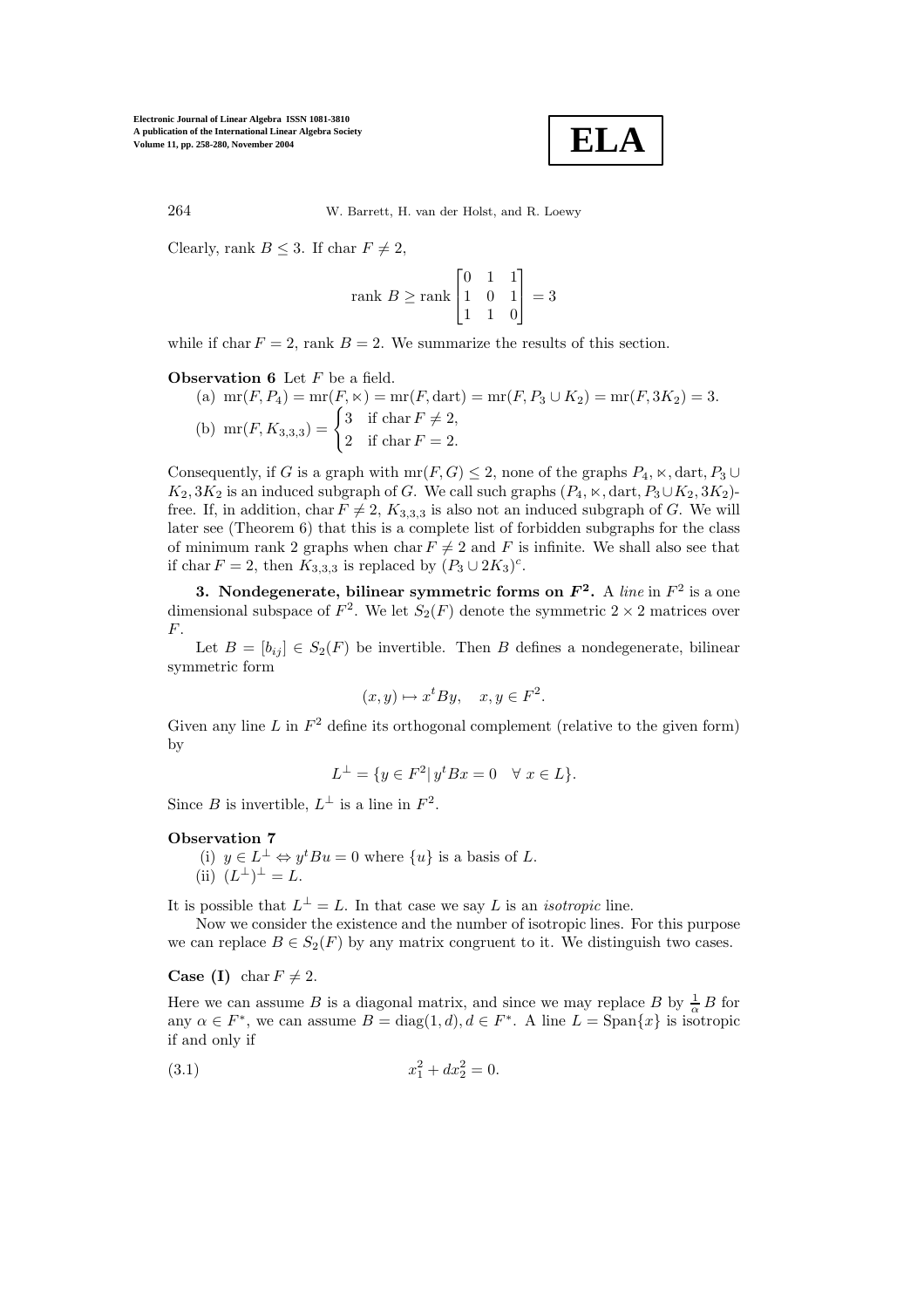$$
\boxed{\textbf{ELA}}
$$

Thus, there exist isotropic lines iff  $-d = \beta^2$  for some  $\beta \in F^*$ . If this is the case, we have exactly two distinct isotropic lines,  $Sp\left\{\begin{bmatrix} x_1 \\ x_2 \end{bmatrix}\right\}$  $\overline{x_2}$  $\Big\}$  and  $Sp\Big\{ \Big\}$  $-x_2$  $\Big\}$ , where  $x_1, x_2 \in$  $F^*$  and satisfy (3.1). Otherwise, there are no isotropic lines.

We note that for the case  $F = \mathbb{R}$ , isotropic lines exist if and only if B has exactly one negative and one positive eigenvalue. So if  $B$  is (positive or negative) definite, there are no isotropic lines.

## **Case (II)** char  $F = 2$ .

If  $b_{11} \neq 0$  or  $b_{22} \neq 0$ , we can diagonalize B by a congruence, and, as in the previous case,  $L = \text{span}\{x\}$  is isotropic if and only if equation (3.1) holds. If  $-d$  is not a square, there is no isotropic line, and if  $-d = \beta^2$ ,  $x_1^2 - \beta^2 x_2^2 = (x_1 - \beta x_2)^2$ , and there is *one* isotropic line,  $x_1 - \beta x_2 = 0$ . If  $b_{11} = b_{22} = 0$ , we can assume without loss of generality

$$
B = \begin{bmatrix} 0 & 1 \\ 1 & 0 \end{bmatrix},
$$

so  $x^tBy = x_2y_1 + x_1y_2 = x_2y_1 - x_1y_2$ . Hence *every line* L *is isotropic*.

**4. Graphs** *G* with  $\text{mr}(F, G) \leq 2$ . We need the following elementary result and include its proof for the sake of completeness.

**Lemma 1** *Let*  $A \in S_n(F)$  *with rank two. Then there is an invertible*  $B \in S_2(F)$  *such that*  $A = U^t B U$ *, where*  $U$  *is a*  $2 \times n$  *matrix.* 

*Proof:* We may assume without loss of generality that the first two columns of A are linearly independent. Since A has rank two, there is a  $2 \times n$  matrix W such that the matrix

$$
A \begin{bmatrix} I_2 & W \\ 0 & I_{n-2} \end{bmatrix}
$$

has columns  $3, 4, \ldots, n$  equal to 0. Then

$$
\begin{bmatrix} I_2 & W \\ 0 & I_{n-2} \end{bmatrix}^t A \begin{bmatrix} I_2 & W \\ 0 & I_{n-2} \end{bmatrix} = \begin{bmatrix} B & 0 \\ 0 & 0 \end{bmatrix}
$$

with  $B \in S_2(F)$  and invertible. Let  $U = \begin{bmatrix} I_2 & -W \end{bmatrix}$ . Then  $A = U^t BU$ .

**Theorem 1** Let F be a field and G a graph on n vertices for which  $mr(F, G) \leq 2$ . *1. If* char  $F \neq 2$ *, then*  $G^c$  *is of the form* 

(4.1) 
$$
(K_{s_1} \cup K_{s_2} \cup K_{p_1,q_1} \cup K_{p_2,q_2} \cup \cdots \cup K_{p_k,q_k}) \vee K_r,
$$

*for appropriate nonnegative integers*  $s_1, s_2, k, p_1, q_1, p_2, q_2, \ldots, p_k, q_k, r$  *with*  $p_i + q_i >$  $0, i = 1, 2, \ldots, k.$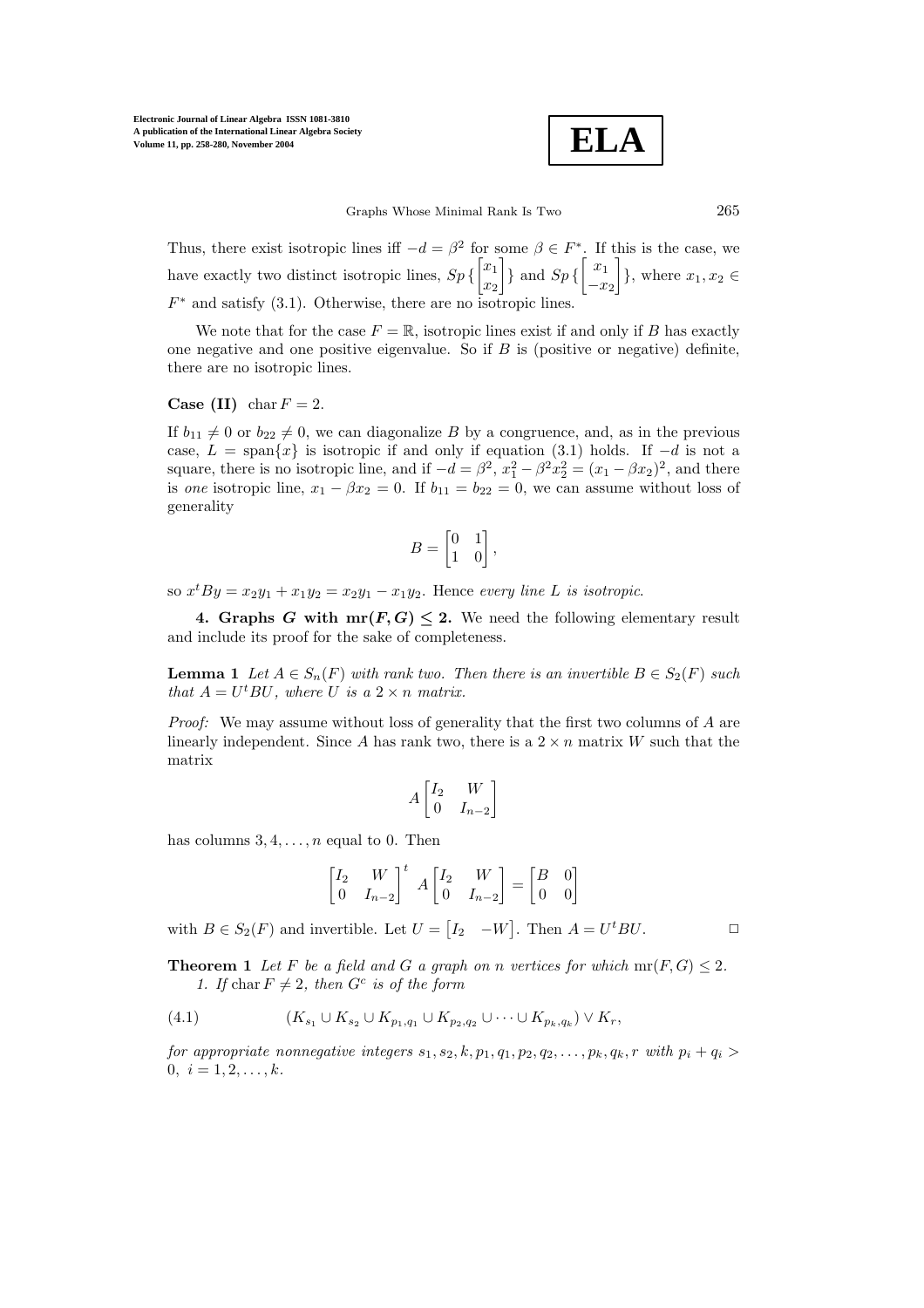

266 W. Barrett, H. van der Holst, and R. Loewy

2. If char  $F = 2$ , then  $G<sup>c</sup>$  is either of the form

$$
(4.2) \qquad (K_{s_1} \cup K_{s_2} \cup \cdots \cup K_{s_k}) \vee K_r
$$

*or of the form*

(4.3) 
$$
(K_{s_1} \cup K_{p_1,q_1} \cup K_{p_2,q_2} \cup \cdots \cup K_{p_k,q_k}) \vee K_r
$$

*for some appropriate nonnegative integers*  $k, s_1, s_2, \ldots, s_k, r, p_1, q_1, p_2, q_2, \ldots, p_k, q_k$ *with*  $p_i + q_i > 0$ ,  $i = 1, 2, ..., k$ .

*Proof:* The theorem is true if  $mr(F, G) = 1$  by Observation 1, so assume  $mr(F, G) = 2$ , and let  $A \in S(F, G)$  with rank  $A = 2$ . By Lemma 1,  $A = U^t B U$ , where B is an invertible  $2 \times 2$  symmetric matrix over F and U is  $2 \times n$ . For  $i = 1, 2, ..., n$ , let  $w_i = \begin{bmatrix} x_i \\ y_i \end{bmatrix}$ yi denote the *i*th column of U (so  $[x_i, y_i]$  is the *i*th row of  $U<sup>t</sup>$ ), and let

$$
L_i = Sp\{w_i\}.
$$

Consider now  $1 \leq i \neq j \leq n$ . We have

(4.4) 
$$
ij \in E(G^c) \Leftrightarrow ij \notin E(G) \Leftrightarrow w_i^t B w_j = 0.
$$

Suppose that r of the vectors  $w_1, w_2, \ldots, w_n$  are 0; we may assume  $w_{n-r+1} = w_{n-r+2}$  $= \cdots = w_n = 0$ . It follows that

$$
G^c = H \vee K_r,
$$

where H is the subgraph of  $G^c$  induced by  $\{1, 2, ..., n-r\}.$ 

It remains to determine the structure of H. For  $i = 1, 2, \ldots, n - r$ ,  $L_i$  is a line, and it follows from (4.4) that for  $j = 1, 2, \ldots, n - r$ ,

$$
ij \in E(G^c) \Leftrightarrow ij \notin E(G) \Leftrightarrow L_j = L_i^{\perp} \Leftrightarrow L_i = L_j^{\perp},
$$

where the orthogonal complement is with respect to the bilinear form defined by  $B$ .

1. Suppose that char  $F \neq 2$ . Then there are no isotropic lines or exactly two.

If there are two isotropic lines, denote them by  $L^{(1)}$  and  $L^{(2)}$ . Consider now all  $1 \leq i \leq n-r$  such that  $L_i = L^{(1)}$ . Suppose that there are  $s_1$  such indices. Then H must have a connected component which is  $K_{s_1}$ . Similarly, working with  $L^{(2)}$  we conclude  $\exists s_2 \geq 0$  such that  $K_{s_2}$  is another connected component of H.

Now pick any line among  $L_1, L_2, \ldots, L_{n-r}$  which is not isotropic, say  $L_z$ , and consider all  $1 \leq i \leq n-r$  such that  $L_i = L_z$ . Suppose we have  $p_1$  such indices. We now consider all  $1 \leq j \leq n-r$  such that  $L_j = L_i^{\perp}$ . Suppose we have  $q_1$  such indices. Then H must contain the component  $K_{p_1,q_1}$ . Repeating the process we complete the proof. (If there are no isotropic lines,  $s_1 = s_2 = 0$ .)

2. Suppose that char  $F = 2$ . Then there is at most one isotropic line or each line is isotropic.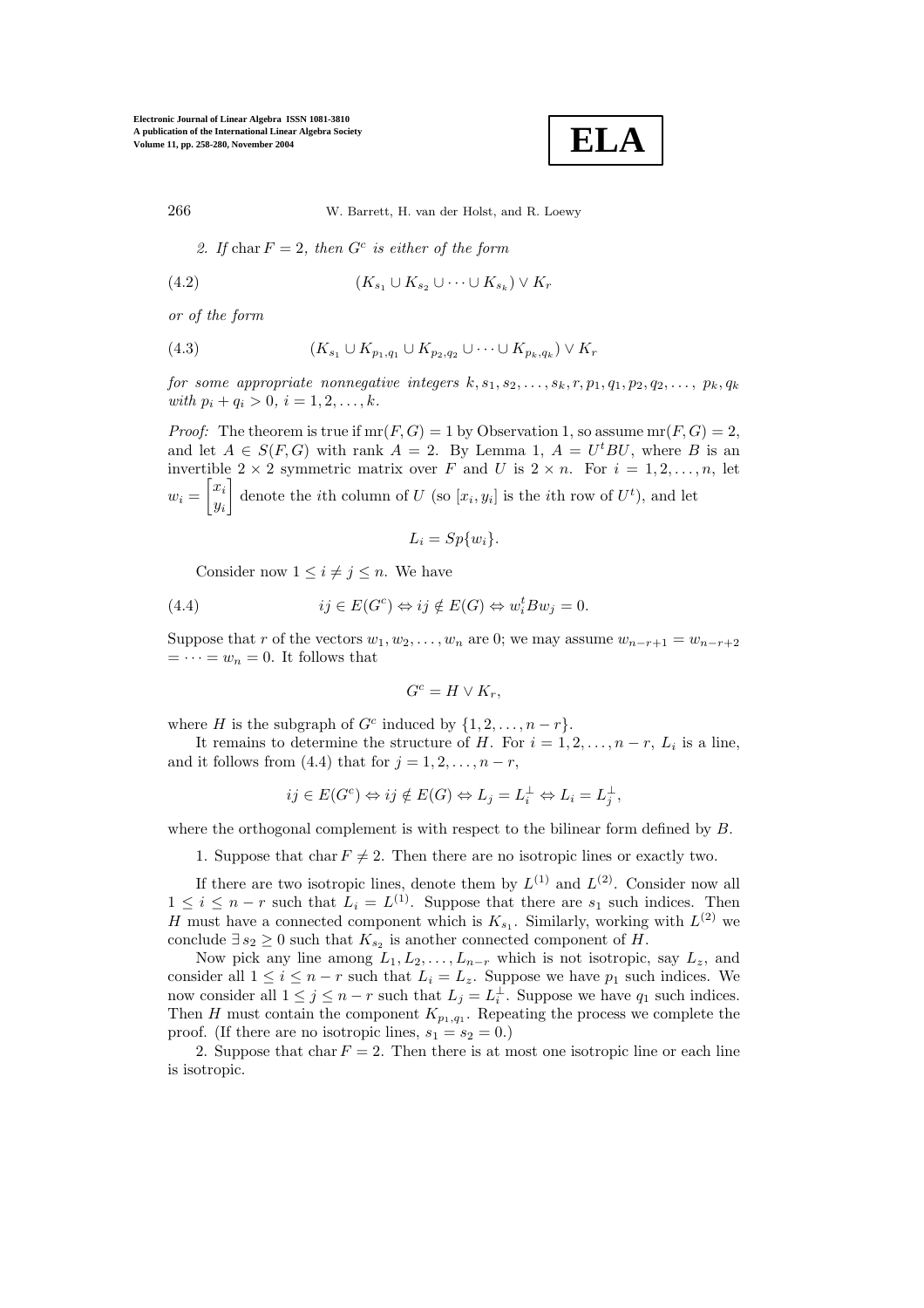$$
\fbox{ELA}
$$

Let us first assume that each line is isotropic. Then  $ij \in E(H)$  if and only if  $L_i = L_j$ . Hence H is a disjoint union of complete graphs.

Assume now that there is at most one isotropic line,  $L^{(1)}$ . The vertices i with  $L_i = L^{(1)}$  induce a connected component which is a complete graph. The remainder of the proof is identical to the last paragraph in part 1.  $\Box$ 

**Corollary 1** Let G be a graph on n vertices. Then if  $mr_+(G) \leq 2$ ,  $G^c$  is of the form

(4.5) 
$$
(K_{p_1,q_1} \cup K_{p_2,q_2} \cup \cdots \cup K_{p_k,q_k}) \vee K_r
$$

*for appropriate nonnegative integers*  $k, p_1, q_1, p_2, q_2, \ldots, p_k, q_k, r$  *with*  $p_i + q_i > 0, i =$ 1, 2,...,k*.*

*Proof:* The B in the proof of Theorem 1 is now positive definite, so there are no isotropic lines. Then the components  $K_{s_1}$  and  $K_{s_2}$  in (4.1) are absent.

**Theorem 2** *Let* F *be an infinite field.*

- *1. If* char  $F \neq 2$ , let G be any graph whose complement is of the form (4.1).
- 2. If char  $F = 2$ , let G be any graph whose complement is of the form  $(4.2)$  or (4.3)*.*

*Then*  $mr(F, G) \leq 2$ *.* 

*Proof:* First, assume that char  $F \neq 2$  and let  $G^c$  have the form (4.1). Let  $E = \begin{bmatrix} 0 & 1 \\ 1 & 0 \end{bmatrix}$ . It suffices to show there exists a  $U \in F^{2,n}$  such that  $A = U^t E U \in S(F, G)$ . We note that the symmetric, bilinear form corresponding to  $E$  is given by

$$
[x_1, x_2]E\begin{bmatrix} y_1 \\ y_2 \end{bmatrix} = x_1y_2 + x_2y_1.
$$

Thus, the isotropic lines are  $Sp\left\{e_1 = \begin{bmatrix} 1 \\ 0 \end{bmatrix}\right\}$  $\begin{bmatrix} 1 \\ 0 \end{bmatrix}$  and  $Sp\left\{e_2 = \begin{bmatrix} 0 \\ 1 \end{bmatrix}\right\}$  $\begin{bmatrix} 0 \\ 1 \end{bmatrix}$ .

Let  $w_i, i = 1, 2, \ldots, n$  denote the columns of U. Choose  $w_{n-r+1} = w_{n-r+2}$  $\cdots = w_n = 0$ . Now let  $w_1 = w_2 = \cdots = w_{s_1} = e_1$  and  $w_{s_1+1} = w_{s_1+2} = \cdots$  $w_{s_1+s_2} = e_2.$ 

Now pick  $a \in F^*$  and let  $x^{(1)} = \begin{bmatrix} 1 \\ 1 \end{bmatrix}$ a . Then, for  $L = Sp\{x^{(1)}\}$  we clearly have  $L^{\perp} = Sp{y^{(1)}}$ , where  $y^{(1)} = \begin{bmatrix} 1 \end{bmatrix}$  $-a$ . So among the remaining  $w_i$ 's we pick  $p_1$  to be equal to  $x^{(1)}$  and  $q_1$  to be equal to  $y^{(1)}$ . We now choose  $b \in F^*$ ,  $b \neq a$ ,  $b \neq -a$  and pick  $p_2$  (resp.  $q_2$ ) of the remaining  $w_i$ 's to be equal to  $\begin{bmatrix} 1 \\ h \end{bmatrix}$  $\begin{bmatrix} 1 \\ b \end{bmatrix}$   $\begin{pmatrix} \text{resp} \begin{bmatrix} 1 \\ -b \end{bmatrix}$  $\begin{bmatrix} 1 \\ -b \end{bmatrix}$ . Since F is infinite and since the only zeros in the submatrix  $A[\{1, \overline{2}, \ldots, n-r\}]$  result when  $x, y$ belong to the same isotropic line or belong to one of the pairs  $L, L^{\perp}$  above, we can continue the process and obtain a matrix A of rank  $\leq 2$  in  $S(F, G)$ .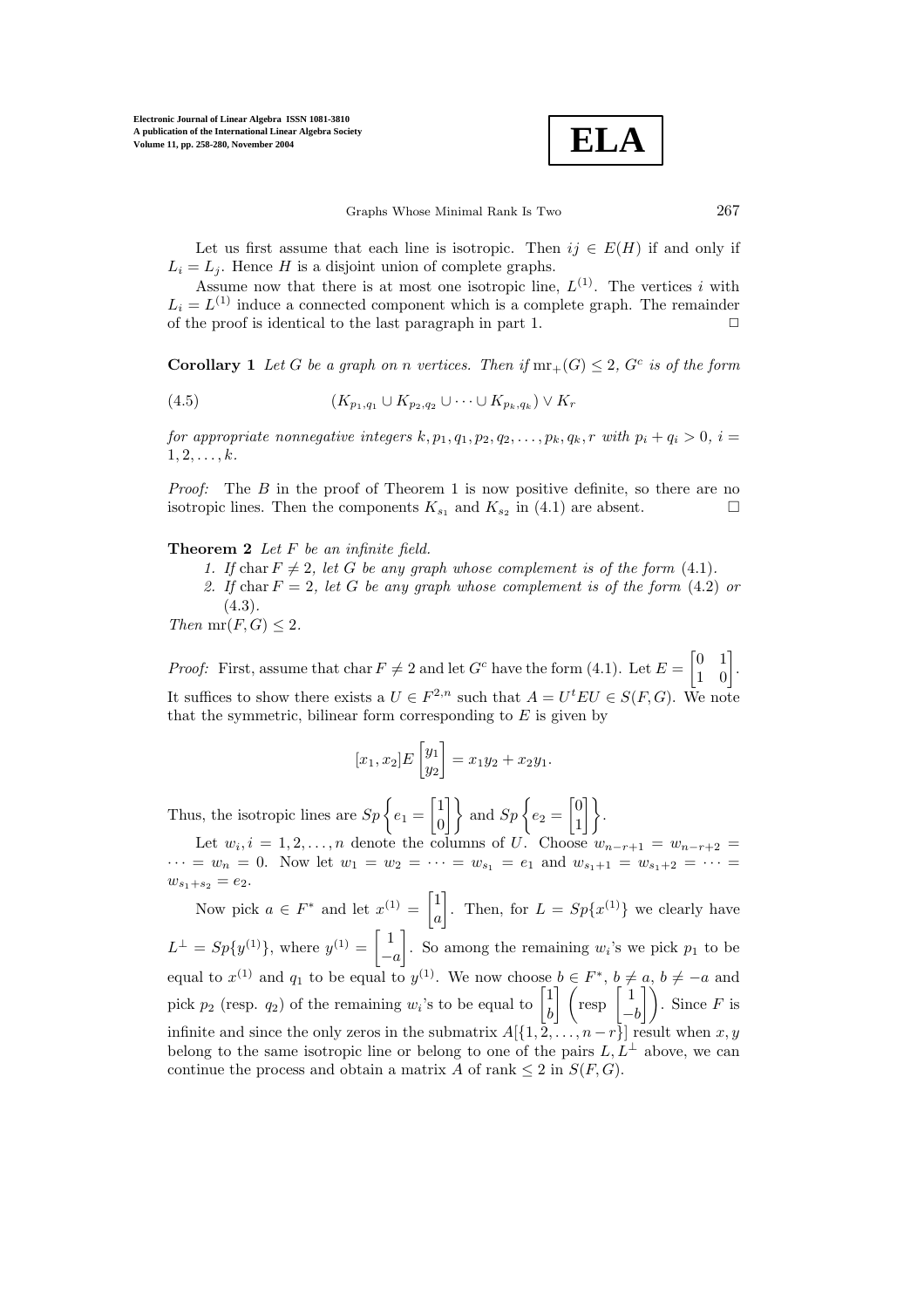

268 W. Barrett, H. van der Holst, and R. Loewy

We now assume that char  $F = 2$ . Consider first the case where the complement of G is of the form

$$
(K_{s_1} \cup K_{s_2} \cup \cdots \cup K_{s_k}) \vee K_r.
$$

Let  $E = \begin{bmatrix} 0 & 1 \\ 1 & 0 \end{bmatrix}$ . It suffices to show there exists a  $U \in F^{2,n}$  such that  $A = U^t E U \in$  $S(F, G)$ . Each line in  $F^2$  is isotropic. Let  $w_i, i = 1, 2, \ldots, n$  denote the columns of U. Choose  $w_{n-r+1} = w_{n-r+2} = \cdots = w_n = 0$ . Choose k distinct lines  $L_1, L_2, \ldots, L_k$  in  $F^2$  and choose  $v_1, v_2, \ldots, v_k$  such that  $L_i = Sp\{v_i\}, i = 1, 2, \ldots, k$ . Let  $w_1 = w_2 =$  $\cdots = w_{s_1} = v_1, w_{s_1+1} = w_{s_1+2} = \cdots = w_{s_1+s_2} = v_2, \ldots, w_{n-r-s_k+1} = \cdots = w_{n-r} =$  $v_k$ . Then  $U^t EU \in S(F, G)$ .

We now assume that the complement of  $G$  is of the form

$$
(K_{s_1}\cup K_{p_1,q_1}\cup K_{p_2,q_2}\cup\cdots\cup K_{p_k,q_k})\vee K_r.
$$

Let  $E = \begin{bmatrix} 1 & 0 \\ 0 & 1 \end{bmatrix}$ . Notice that  $Sp\{e := [1,1]^t\}$  is an isotropic line. Choose  $w_{n-r+1} =$  $w_{n-r+2} = \cdots = w_n = 0.$  Choose  $w_1, w_2, \ldots, w_{s_1} = e$ .

Now pick  $a \in F \setminus \{1\}$  and let  $x^{(1)} = [1, a]^t$  and  $y^{(1)} = [a, 1]^t$ . Then  $Sp\{x^{(1)}\}$  is orthogonal to  $Sp\{y^{(1)}\}$ . Among  $w_{s_1+1}, w_{s_1+2}, \ldots, w_{n-r}$  we pick the first  $p_1$  equal to  $x^{(1)}$  and the  $q_1$  after these equal to  $y^{(1)}$ . Since F has an infinite number of elements, we can continue this process and obtain a matrix A of rank  $\leq 2$  in  $S(F, G)$ .  $\Box$ 

Theorem 2 is false if  $F$  is finite.

**Example** Let F be a finite field with q elements and let  $G^c = (q+2)K_2$ . Suppose  $mr(F, G) = 2$  (it can't be 1), and let  $A \in S(F, G)$  with rank  $A = 2$ . By Lemma 1, A can be factored  $A = U^t B U$ . Write  $U = [w_1, w_2, \dots, w_{2q+4}] \in F^{2,2q+4}$ . If  $0, 1, a_1, a_2, \ldots, a_{q-2}$  are the elements of F, there are  $q + 1$  distinct lines in  $F^2$ , those spanned by  $\begin{bmatrix} 0 \\ 1 \end{bmatrix}$ 1  $\begin{bmatrix} 1 \\ 1 \end{bmatrix}$ 0  $\begin{bmatrix} 1 \\ 1 \end{bmatrix}$ 1  $\begin{bmatrix} 1 \end{bmatrix}$  $a_1$  $\begin{bmatrix} 1 \\ \ldots \end{bmatrix}$  $a_{q-2}$ . Consequently, there is a vertex  $i$  in one  $K_2$  and a vertex j in another  $K_2$  such that  $w_j = \alpha w_i, \ \alpha \in F^*$ . Since ij is an edge of G,  $w_i$  is not orthogonal to  $w_j$ , so it follows that  $w_i$  is not isotropic. Let k be the neighbor of i in  $G^c$ . Then  $w_k \perp w_i$ , so  $w_k \perp w_j$  which implies that jk is an edge in  $G^c$ , a contradiction. Therefore  $mr(F, G) \geq 3$ .

For the case  $F = \mathbb{R}$  we have

**Corollary 2** If G is a graph whose complement is of the form  $(4.1)$ *, then*  $\text{mr}(G) \leq 2$ *.* Furthermore, if  $mr(G)=2$ , the minimum is attained at a matrix with one positive *and one negative eigenvalue.*

*Proof:* This follows from Theorem 2, Theorem 1, and Sylvester's law of inertia.  $\square$ 

**Theorem 3** Let G be a graph on n vertices. Then  $mr_+(G) \leq 2$  if and only if  $G^c$  has *the form* (4.5)*.*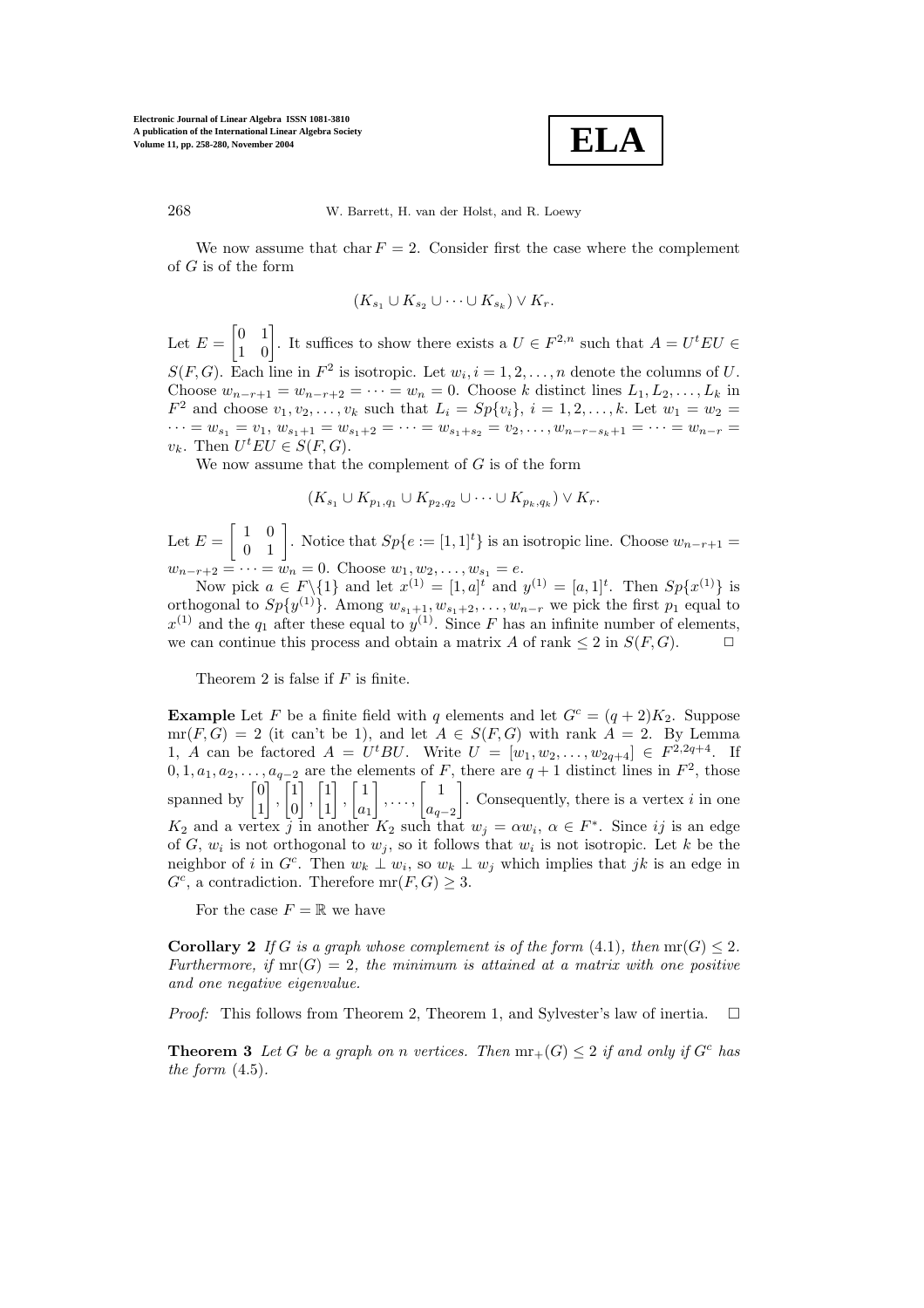

*Proof:* The forward implication is Corollary 1. For the reverse implication, instead of adapting the proof of Theorem 2, we give a geometrical argument. Let  $G$  be a graph of the form (4.5). Define a  $2 \times n$  matrix  $U = [u_1, u_2, \ldots, u_n]$  as follows. For each  $i \in V(K_r)$ , let  $u_i = 0$ . Choose nonzero vectors  $w_1, w_2, \ldots, w_k \in \mathbb{R}^2$  such that for  $i \neq j$ ,  $w_i$  and  $w_j$  are linearly independent and  $w_i^t w_j \neq 0$ . Let  $x_1, x_2, \ldots, x_k$  be nonzero vectors such that  $w_i^t x_i = 0, i = 1, 2, ..., k$ . Let  $S_i, T_i$  be the color classes of  $K_{p_i,q_i}$ ,  $i = 1,2,\ldots,k$ . For  $v \in S_i$ , define  $u_v = w_i$  and for  $v \in T_i$  define  $u_v = x_i$ . Then  $U^{\dagger}U \in S_{+}(G)$  and has rank  $\leq 2$ .

**5. Forbidden Subgraph Characterizations.** We now show how the graphs in  $(4.1)$ , those in  $(4.2)$  and  $(4.3)$ , and those in  $(4.5)$  can be characterized in terms of forbidden subgraphs through a series of propositions. It is clear that a graph  $G$  is a union of complete graphs if and only if G is  $P_3$ -free. Taking complements, a graph G is a complete multipartite graph if and only if G is  $(K_2 \cup K_1)$ -free. It follows that G is a complete bipartite graph if and only if G is (triangle,  $K_2 \cup K_1$ )-free.

**Proposition 1** *The graph* G *is a union of complete bipartite graphs if and only if* G  $is$  (triangle,  $P_4$ )-free.

*Forward implication.* Since  $G$  is bipartite,  $G$  is triangle-free. If  $P_4$  is an induced subgraph of G, it is an induced subgraph of some component, and then so is  $K_2 \cup K_1$ , a contradiction.

*Reverse implication.* Let  $H = (V, E)$  be a component of a (triangle,  $P_4$ )-free graph G. Since H is  $P_4$ -free, H has no odd cycles, and is therefore bipartite. If H is not complete bipartite,  $P_4$  is an induced subgraph, contrary to assumption.  $\Box$ 

**Proposition 2** Let  $G = (V, E)$  be a connected paw-free graph containing a triangle. *Then*

- *1. every vertex of* G *lies on a triangle.*
- *2.* G *does not contain a cut vertex.*

*Proof:* Suppose u is not on a triangle, let k be the minimum distance from u to a triangle,  $G[{w, x, y}]$ , and let  $P = [u_0 = u, u_1, u_2, \dots, u_k = w]$  be a path from u to the triangle. Since  $G[\{u_{k-1}, w, x, y\}]$  is not a paw, we may assume  $u_{k-1}x \in E$ . Then  ${u_{k-1}, w, x}$  induces a triangle at distance  $k-1$  from u, a contradiction.

Now suppose w is a cut vertex of G, and assume  $\{w, x, y\}$  induces a triangle. Then there is a vertex u adjacent to w and lying in a component of  $G - w$  distinct from the component containing  $\{x, y\}$ . Then  $\{u, w, x, y\}$  induces a paw, contrary to  $\Box$  assumption.

**Proposition 3** *A connected* (paw, diamond)*-free graph that contains a triangle is complete.*

*Proof:* Let G be such a graph. The proof is by induction on n, the number of vertices of G. If  $n = 3$ , G is  $K_3$ . Suppose  $n \geq 4$  and that the theorem is true for all graphs with fewer than n vertices. Assume  $\{u_1, u_2, u_3\}$  induces a triangle and let u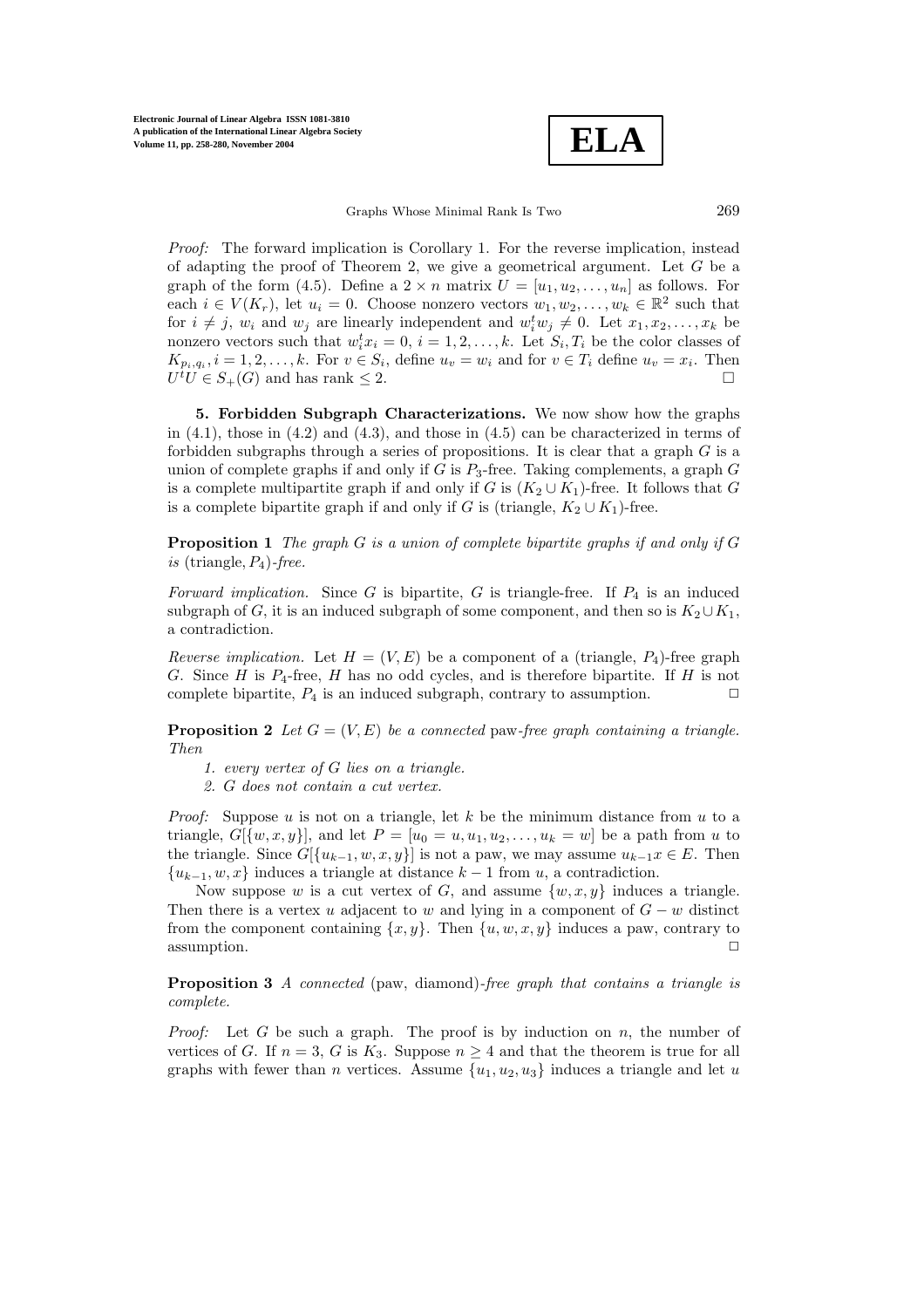

be a vertex of G distinct from  $u_1, u_2, u_3$ . By Proposition 2,  $G - u$  is connected, so is complete by the induction hypothesis.

Since G is connected, u is adjacent to a vertex x. Let  $y, z$  be any other vertices of  $G - u$ . Since  $G - u$  is complete,  $\{x, y, z\}$  induces a triangle. Since  $G[\{u, x, y, z\}]$  is neither a paw nor a diamond, it is  $K_4$ , and u is adjacent to y and z. Consequently,  $G$  is complete.

**Proposition 4** *A graph* G *can be expressed as the union of complete graphs and of complete bipartite graphs if and only if* G *is* (P4*,* paw, diamond)*-free.*

Remark: The decomposition of a graph in this proposition is not unique. For example,  $G = K_4 \cup K_3 \cup K_2 \cup K_2 \cup K_{2,2} \cup K_{1,5}$  can be thought of as the union of 4 complete graphs and 2 complete bipartite graphs, as the union of 2 complete graphs and 4 complete bipartite graphs, or of 3 of each.

*Forward implication.* None of  $P_4$ , paw, and diamond can be an induced subgraph of a component of G.

*Reverse implication.* We may express

$$
G = E_1 \cup \cdots \cup E_j \cup H_1 \cup \cdots \cup H_k
$$

where the  $E_i$  and  $H_i$  are the components of G, each  $E_i$  contains a triangle, and each  $H_i$  is (triangle,  $P_4$ )-free. By Proposition 1, each  $H_i$  is a complete bipartite graph, and by Proposition 3, each  $E_i$  is complete.

Our next step is to characterize the class of graphs obtained by taking the join of a graph in Proposition 4 and a complete graph. Let  $\hat{W}_4$  be the graph on 5 vertices



**Theorem 4** *A graph* G *has the form*

(5.1) 
$$
(K_{s_1} \cup K_{s_2} \cup \cdots \cup K_{s_t} \cup K_{p_1,q_1} \cup K_{p_2,q_2} \cup \cdots \cup K_{p_k,q_k}) \vee K_r
$$

*for nonnegative integers*  $t, s_1, s_2, \ldots, s_t, k, p_1, q_1, p_2, q_2, \ldots, p_k, q_k, r$  *with*  $p_i + q_i > 0$ *,*  $i = 1, 2, \ldots, k$ , if and only if G is  $(P_4, \text{paw} \cup K_1, \text{diamond} \cup K_1, \hat{W}_4, K_{2,2,2})$ -free.

*Forward implication.* Any induced subgraph of  $(5.1)$  containing a vertex of  $K_r$  must contain a dominating vertex, so cannot be any of the graphs in

 $\mathcal{F} = \{P_4, \text{paw} \cup K_1, \text{diamond} \cup K_1, \hat{W}_4, K_{2,2,2}\}.$ 

Therefore, if a graph in F is induced, it must be a subgraph of  $K_{s_1} \cup K_{s_2} \cup \cdots \cup$  $K_{s_t} \cup K_{p_1,q_1} \cup K_{p_2,q_2} \cup \cdots \cup K_{p_k,q_k}$ . Since the diamond is an induced subgraph of both  $\hat{W}_4$  and  $K_{2,2,2}$ , it follows from Proposition 4 that no graph in  $\mathcal F$  can be an induced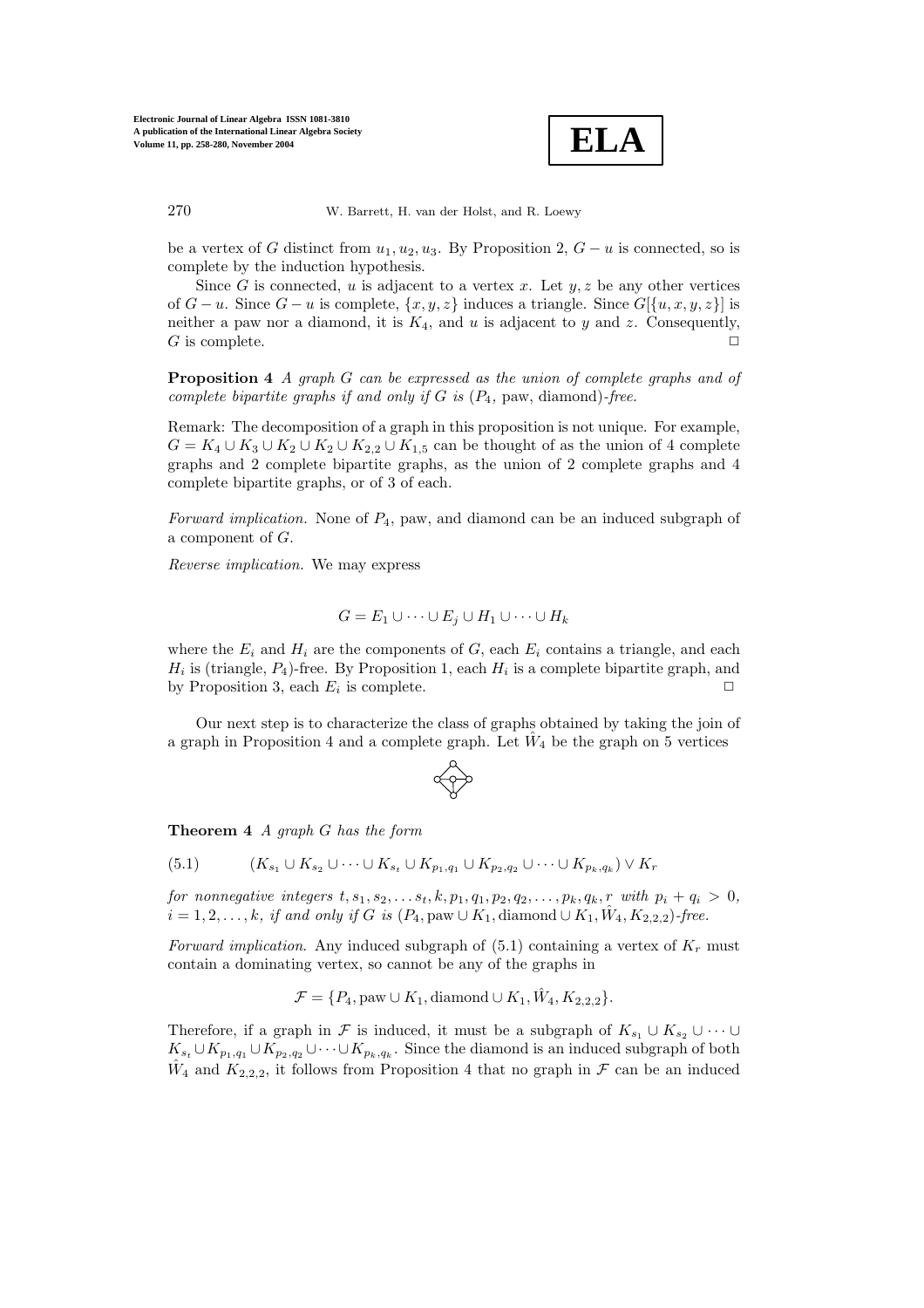*w*

*w*

$$
\boxed{\text{ELA}}
$$

subgraph of  $K_{s_1} \cup K_{s_2} \cup \cdots \cup K_{s_t} \cup K_{p_1,q_1} \cup K_{p_2,q_2} \cup \cdots \cup K_{p_k,q_k}$ . Therefore, a graph of the form  $(5.1)$  must be  $\mathcal{F}\text{-free}$ .

*Reverse implication.* Let  $G = (V, E)$  be an F-free graph. Let D be the set of dominating vertices of G, let  $r = |D|$ , and let  $C = V \backslash D$ . Then  $G = G[C] \vee K_r$ . We now show that  $G[C]$  is a (paw, diamond)-free graph.

Suppose that *x*  $\overline{-}(z)$  is an induced subgraph of  $G[C]$ . Since  $y \notin D$ ,

there exists a vertex  $u \in C$  not adjacent to y. Since paw  $\cup K_1$  is not induced, u is adjacent to at least one of  $w, x, z$ . If u is adjacent to a nonempty proper subset of  $\{w, x, z\}, P_4$  is induced in  $G[C]$ , and therefore G, contrary to hypothesis, while if u is adjacent to each of  $w, x, z, W_4$  is induced, also contrary to assumption. Therefore  $G[C]$  is paw-free.

Suppose that  $\sigma$ *z* is an induced subgraph of  $G[C]$ . Since x, y are not

dominating vertices, there exist vertices  $a, b \in C$  with a not adjacent to y and b not adjacent to x. If  $a = b$ , then since diamond  $\cup K_1$  is not induced, a is adjacent to at least one of w and z, say w. Then  $\{a, w, x, y\}$  induces a paw, a contradiction. So  $a \neq b$ . Then, since diamond  $\cup K_1$  is not induced, a is adjacent to at least one of w, x, z and b is adjacent to at least one of  $w, y, z$ . Suppose that a and x are not adjacent. Then, if a is adjacent to only one of w and z,  $P_4$  is induced, and if a is adjacent to w and  $z$ ,  $W_4$  is induced, both contrary to assumption. Therefore a is adjacent to x, and by symmetry b is adjacent to y. Then a and b are adjacent, else  $\{a, x, y, b\}$  induces  $P_4$ . So



is a subgraph of  $G[C]$ . Since  $G[C]$  is paw-free,  $G[\{a, w, x, y\}]$  has more than 4 edges. But a and y are not adjacent, so aw is an edge. A similar argument shows that  $bw, az$ , and bz are edges. Since  $ay, bx, wz$  are not edges,  $G[{a, b, w, x, y, z}] = K_{2,2,2}$ , contrary to assumption. Therefore  $G[C]$  is diamond-free.

Because  $G[C]$  is (paw,diamond)-free and  $P_4$ -free by hypothesis, by Proposition 4,  $G[C]$  can be expressed as the union of complete graphs and complete bipartite graphs. Then  $G = G[C] \vee K_r$  is of the form (5.1).

We can now give a forbidden subgraph characterization of the graphs in (4.1).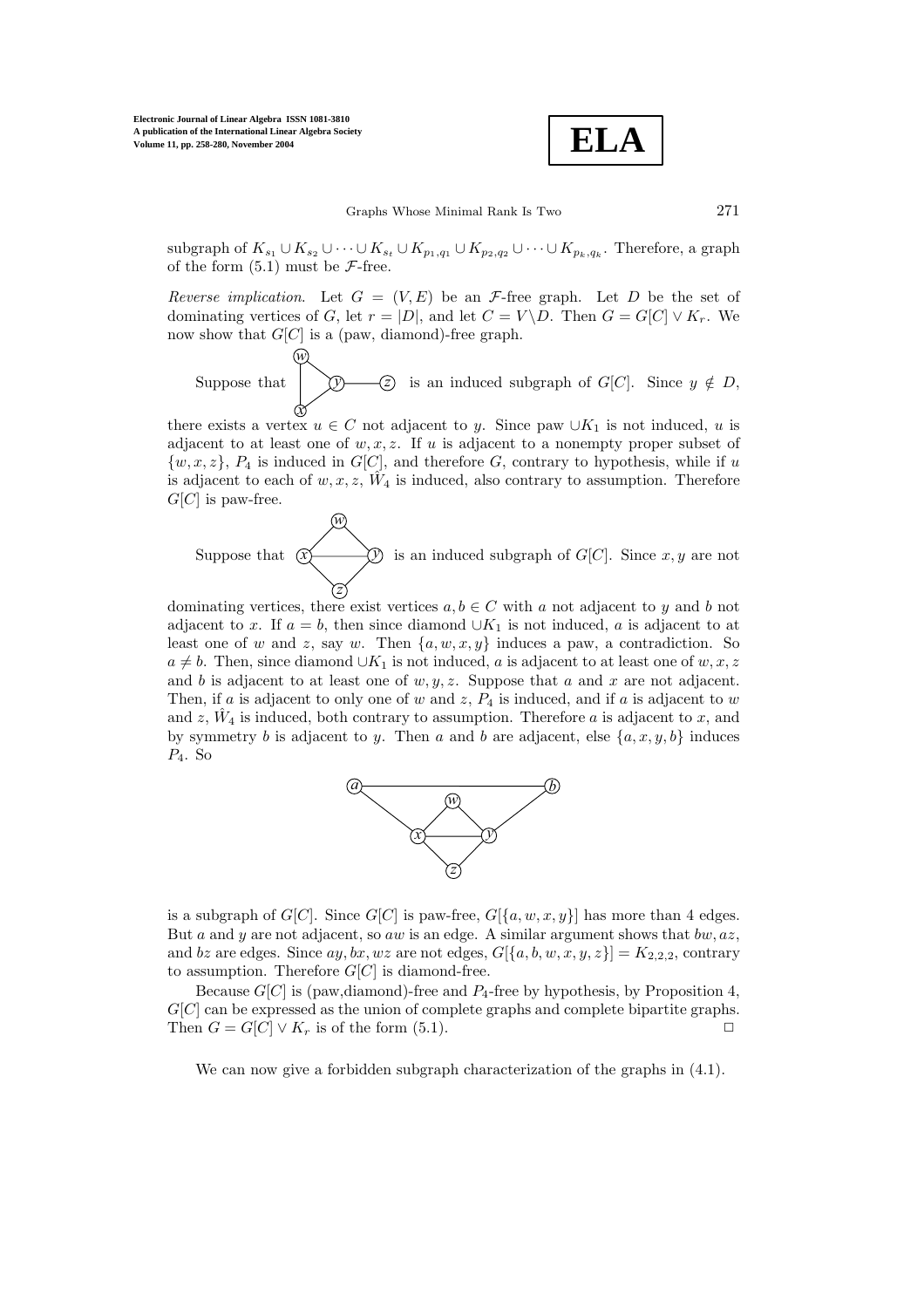**ELA**

**Corollary 3** *A graph* G *has the form*

(5.2) 
$$
(K_{s_1} \cup K_{s_2} \cup K_{p_1,q_1} \cup K_{p_2,q_2} \cup \cdots \cup K_{p_k,q_k}) \vee K_r
$$

*for nonnegative integers*  $s_1, s_2, k, p_1, q_1, p_2, q_2, \ldots, p_k, q_k, r$  *with*  $p_i + q_i > 0$ *,*  $i = 1, 2, \ldots, k$ *, if and only if* G *is* ( $P_4$ , paw∪ $K_1$ , diamond ∪ $K_1$ ,  $\hat{W}_4$ ,  $K_{2,2,2}$ , 3 $K_3$ )-free.

Note that the 6 forbidden graphs in this statement are the complements of the forbidden subgraphs in section 2.

*Forward implication*. By Theorem 4 it suffices to show that G is  $3K_3$ -free. Since  $3K_3$ does not contain a dominating vertex, if it is an induced subgraph of  $G$ , it must be induced in  $K_{s_1} \cup K_{s_2} \cup K_{p_1,q_1} \cup K_{p_2,q_2} \cup \cdots \cup K_{p_k,q_k}$ . But  $K_3$  is not an induced subgraph of a union of complete bipartite graphs, so  $3K_3$  must be induced in  $K_{s_1} \cup K_{s_2}$ , which is impossible.

*Reverse implication*. By Theorem 4, G has the form

$$
(K_{s_1} \cup K_{s_2} \cup \cdots \cup K_{s_t} \cup K_{p_1,q_1} \cup K_{p_2,q_2} \cup \cdots \cup K_{p_k,q_k}) \vee K_r.
$$

We may assume that  $s_1, s_2, \ldots, s_t \geq 3$ . Then if  $t \geq 3$ ,  $3K_3$  is induced. So  $t \leq 2$  and G has the form  $(5.2)$ .

Taking complements in Corollary 3 we have

**Theorem 5** *Let* G *be a graph. Then* G<sup>c</sup> *has the form* (5.2) *if and only if* G *is*  $(P_4, \text{dart}, \kappa, P_3 \cup K_2, 3K_2, K_{3,3,3})$ -free.

Combining Theorems 1, 2 (char  $F \neq 2$ ), and 5,

**Theorem 6** Let G be a graph and let F be an infinite field such that char  $F \neq 2$ . *Then the following are equivalent:*

- *1.*  $mr(F, G) \leq 2$ *.*
- 2. G<sup>c</sup> has the form  $(K_{s_1} \cup K_{s_2} \cup K_{p_1,q_1} \cup K_{p_2,q_2} \cup \cdots \cup K_{p_k,q_k}) \vee K_r$  for nonnegative *integers*  $s_1, s_2, k, p_1, q_1, p_2, q_2, \ldots, p_k, q_k, r$  *with*  $p_i + q_i > 0, i = 1, 2, \ldots, k$ *.* 3. G is  $(P_4, \times, \text{dart}, P_3 \cup K_2, 3K_2, K_{3,3,3})$ -free.

In order to state analogous results when char $F = 2$  we need

**Corollary 4** *A graph* G *has the form*

(5.3) 
$$
(K_{s_1} \cup K_{s_2} \cup \cdots \cup K_{s_k}) \vee K_r
$$

*or has the form*

(5.4) 
$$
(K_{s_1} \cup K_{p_1,q_1} \cup K_{p_2,q_2} \cup \cdots \cup K_{p_k,q_k}) \vee K_r
$$

*for some appropriate nonnegative integers*  $k, s_1, s_2, \ldots, s_k, r, p_1, q_1, p_2, q_2, \ldots, p_k, q_k$ *with*  $p_i + q_i > 0$ ,  $i = 1, 2, ..., k$ , *if and only if G is* ( $P_4$ , paw ∪  $K_1$ , diamond ∪  $K_1$ ,  $W_4, K_{2,2,2}, P_3 \cup 2K_3$ *-free.*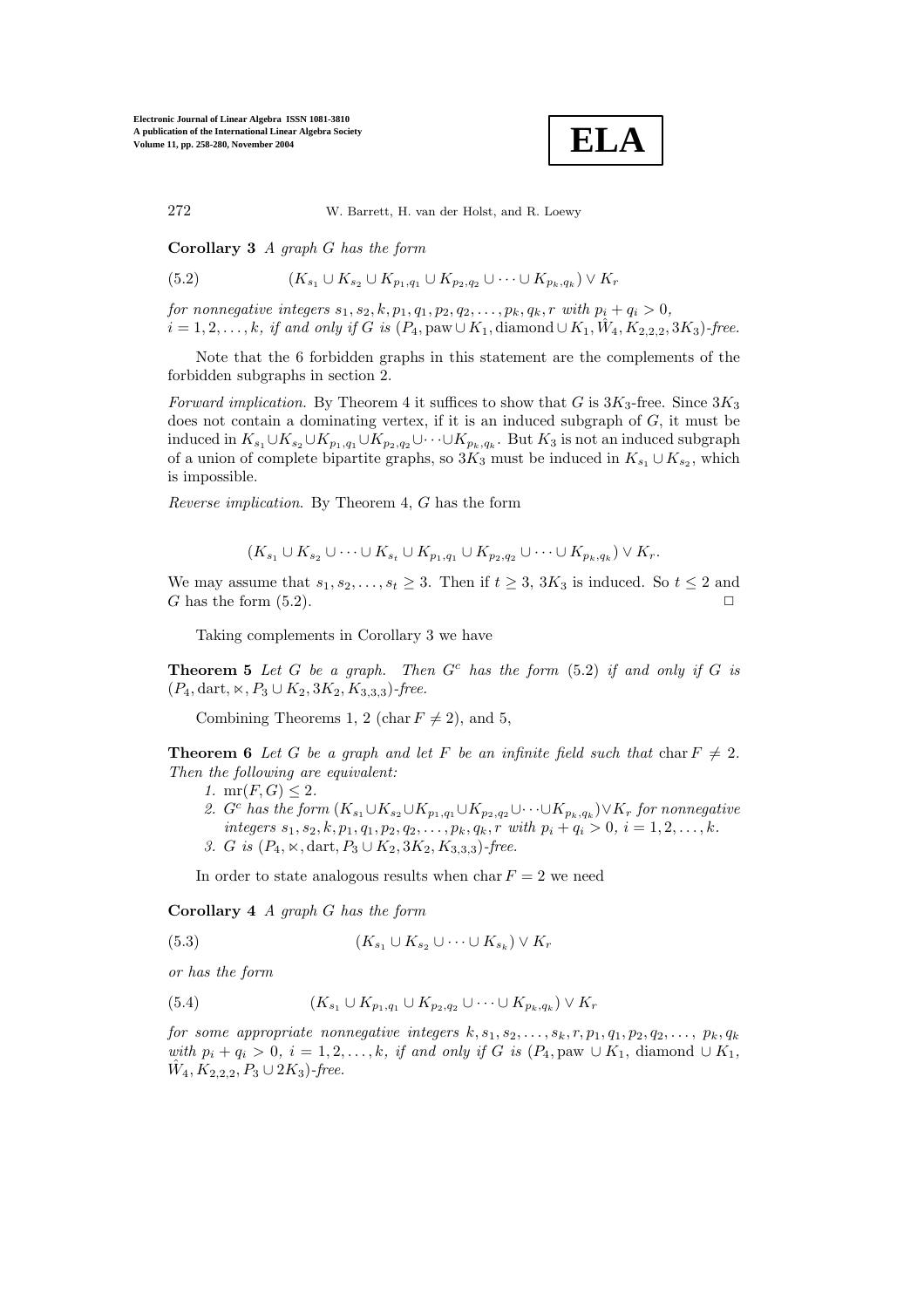

*Forward implication*. It suffices by Theorem 4 to show that  $P_3 \cup 2K_3$  is not induced. Suppose that it is. If G is of the form (5.3), then since  $P_3 \cup 2K_3$  does not have a dominating vertex, it must be induced in  $K_{s_1} \cup K_{s_2} \cup \cdots \cup K_{s_k}$  implying that  $P_3$  is induced in a complete graph, a contradiction. If G is of the form  $(5.4)$ ,  $P_3 \cup 2K_3$  must be induced in  $K_{s_1} \cup K_{p_1,q_1} \cup K_{q_2,q_2} \cup \cdots \cup K_{p_k,q_k}$ , implying that  $2K_3$  is induced in  $K_{s_1}$ , a second contradiction. Thus  $P_3 \cup 2K_3$  is not induced.

*Reverse implication*. From Theorem 4 we see that G has the form

 $(K_{s_1} \cup K_{s_2} \cup \cdots \cup K_{s_t} \cup K_{p_1,q_1} \cup K_{p_2,q_2} \cup \cdots \cup K_{p_k,q_k}) \vee K_r.$ 

If  $K_{s_1} \cup K_{s_2} \cup \cdots \cup K_{s_t} \cup K_{p_1,q_1} \cup K_{p_2,q_2} \cup \cdots \cup K_{p_k,q_k}$  is  $P_3$ -free, it is the union of complete graphs and G has the form (5.3). So assume that  $P_3$  is induced in  $K_{p_1,q_1}$ . Since  $P_3 \cup 2K_3$  is not induced in  $G, s_i \geq 3$  for at most one *i*. Then the remaining  $K_{s_i}$ are complete bipartite graphs and G has the form  $(5.4)$ .

Combining Theorems 1, 2 (char  $F = 2$ ), and taking the complements of the graphs in Corollary 4 we have

**Theorem 7** Let G be a graph and let F be an infinite field such that char  $F = 2$ . *Then the following are equivalent:*

- *1.* mr( $F, G$ ) < 2. *2.* G<sup>c</sup> *is either of the form*
	- (5.5)  $(K_{s_1} \cup K_{s_2} \cup \cdots \cup K_{s_k}) \vee K_r$

*or of the form*

(5.6) 
$$
(K_{s_1} \cup K_{p_1,q_1} \cup K_{p_2,q_2} \cup \cdots \cup K_{p_k,q_k}) \vee K_r
$$

*for some appropriate nonnegative integers*  $k, s_1, s_2, \ldots, s_k, r, p_1, q_1, p_2, q_2, \ldots$ *,*  $p_k, q_k$  *with*  $p_i + q_i > 0, i = 1, 2, \ldots, k$ .

3. *G is*  $(P_4, \times, \text{dart}, P_3 \cup K_2, 3K_2, (P_3 \cup 2K_3)^c)$ *-free.* 

Theorems 6 and 7 are fairly definitive answers to the problem posed at the outset of the paper. The problem of characterizing which graphs have  $mr(F, G) \leq 2$  for finite fields is intricate and will be presented in a subsequent paper. The second criterion of these theorems is undoubtedly the characterization that should be used to algorithmically determine whether or not a graph has minimum rank less than or equal to 2. The third criterion gives insight into the obstructions that prevent a graph from having rank less than 3 by establishing that the 6 forbidden graphs in section 2 comprise a complete list of minimal rank 3 graphs for an infinite field with char  $F \neq 2$  and the same list with one substitution is a complete list of minimal rank 3 graphs when char $F = 2$ . The equivalence of 2 and 3 in each theorem is of some interest graph theoretically as there is no transparent connection between them. Problems of finding forbidden subgraphs for graph classes obtained through unions and joins is investigated systematically in [1]. The problem of characterizing graphs with  $mr(F, G) \leq k$  for  $k \geq 3$  appears very difficult.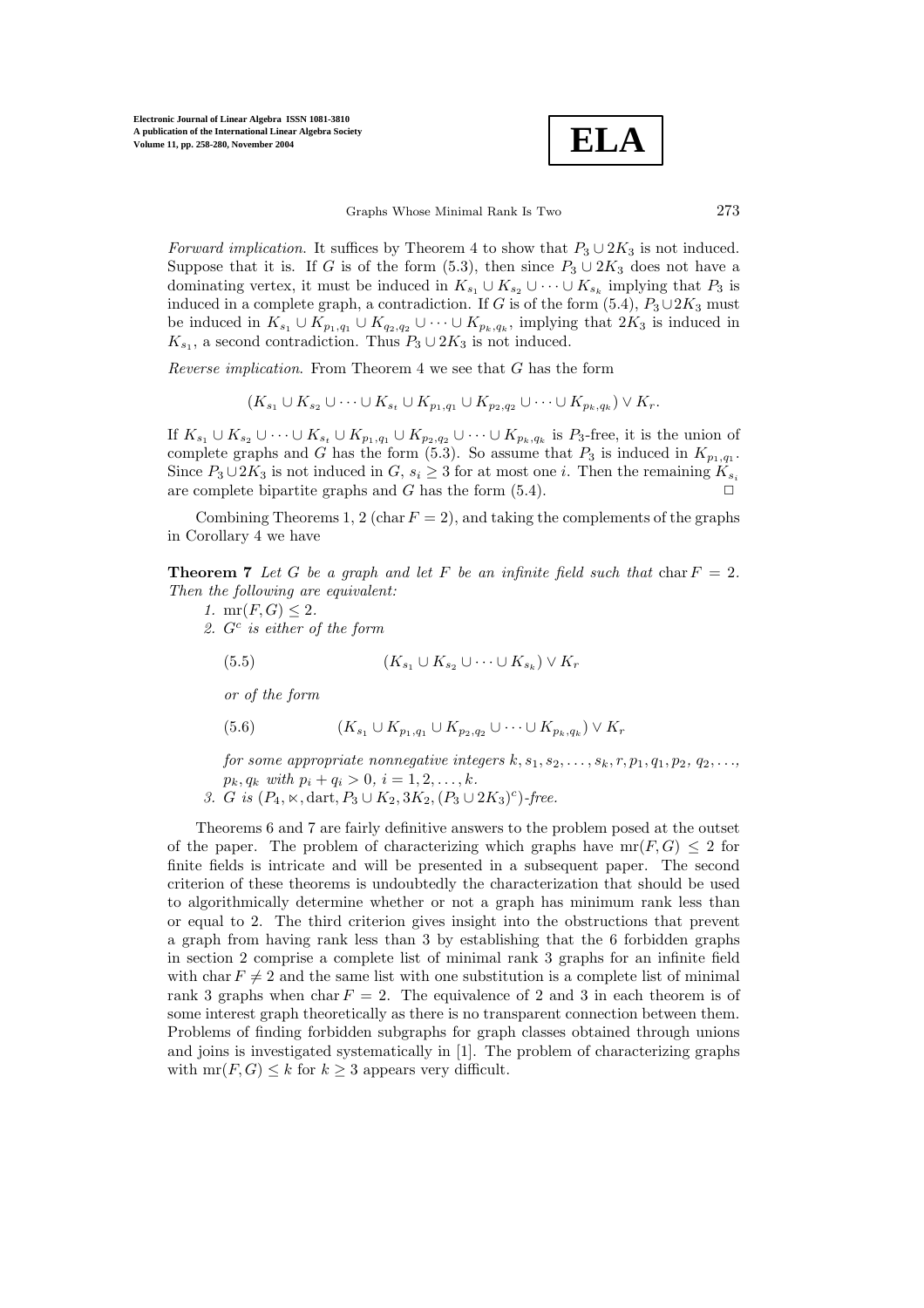

We can also give a forbidden subgraph characterization for the class of graphs  $(4.5).$ 

**Corollary 5** *A graph* G *has the form*

(5.7) 
$$
(K_{p_1,q_1} \cup K_{p_2,q_2} \cup \cdots \cup K_{p_k,q_k}) \vee K_r
$$

*for nonnegative integers*  $k, p_1, q_1, p_2, q_2, \ldots, p_k, q_k, r$  *with*  $p_i + q_i > 0, i = 1, 2, \ldots, k$ , *if and only if* G *is*  $(P_4, K_3 \cup K_1, \hat{W}_4, K_{2,2,2})$ *-free.* 

*Forward implication.* Suppose  $K_3 \cup K_1$  were an induced subgraph. Since it has no dominating vertex, it would be induced in the union of complete bipartite graphs, which is impossible. Moreover,  $P_4$ ,  $\hat{W}_4$ , and  $K_{2,2,2}$  are all forbidden by Theorem 4.

*Reverse implication.* Since G is  $(K_3 \cup K_1)$ -free, it is also (paw  $\cup K_1$ , diamond  $\cup K_1$ )free. Then by Theorem 4, G has the form

$$
(K_{s_1}\cup K_{s_2}\cup\cdots\cup K_{s_t}\cup K_{p_1,q_1}\cup K_{p_2,q_2}\cup\cdots\cup K_{p_k,q_k})\vee K_r.
$$

If  $s_1 \geq 3$  and  $k \geq 1$ , then  $K_3 \cup K_1$  is an induced subgraph, contrary to assumption. Suppose for some  $i = 1, \ldots, t$  that  $s_i \geq 3$ , so that  $k = 0$ . If a second  $s_i$  is positive,  $K_3 \cup K_1$  is again an induced subgraph. So all but one  $s_i$  is 0 and G is complete which is trivially of the form (5.7). So we may assume  $s_i \leq 2$  for each i. But then all of the  $K_{s_i}$  are bipartite and again G has the form (5.7).

Combining Theorem 3 and Corollary 5 we have

**Theorem 8** *Given a graph* G*, the following are equivalent.*

- *1.*  $mr_+(G) < 2$ .
- 2.  $G^c$  *has the form*  $(K_{p_1,q_1} \cup K_{p_2,q_2} \cup \cdots \cup K_{p_k,q_k}) \vee K_r$  *for nonnegative integers*  $k, p_1, q_1, p_2, q_2, \ldots, p_k, q_k, r \text{ with } p_i + q_i > 0, i = 1, 2, \ldots, k.$
- *3. G is*  $(P_4, \text{claw}, P_3 \cup K_2, 3K_2)$ -free.

We conclude this section by specializing our results to the case that  $G$  is connected. Our first result is of some interest graph theoretically.

**Proposition 5** Let G be connected. Then G is  $(P_4, \text{dart}, \kappa)$ -free if and only if G is  $(P_4, P_3 \cup K_1, K_2 \cup 2K_1)$ -free.

*Reverse implication.* If the dart is an induced subgraph, so is  $P_3 \cup K_1$  and if  $\ltimes$  is an induced subgraph, so is  $K_2 \cup 2K_1$ .

*Forward implication.* Suppose that  $P_3 \cup K_1 = \mathbb{Q} - \mathbb{Q} - \mathbb{Z}$  *w* is an induced subgraph of G. Let k be the minimum distance from w to  $\mathcal{X}(\mathcal{Y}(\mathcal{Y})\)$ . Then  $k \geq 2$ , but if  $k > 2$ ,  $P_4$  is induced. Therefore  $k = 2$ . Let u be the intermediate vertex on a shortest path from w to  $\widehat{x}$   $\widehat{y}$   $\widehat{y}$   $\widehat{z}$ , so that u is adjacent to w and at least one of x, y, z. If u is adjacent to a proper subset of  $\{x, y, z\}$ ,  $P_4$  is induced, and if u is adjacent to each of  $x, y, z, G[{x, y, z, u, w}]$  is a dart. So G is  $(P_3 \cup K_1)$ -free.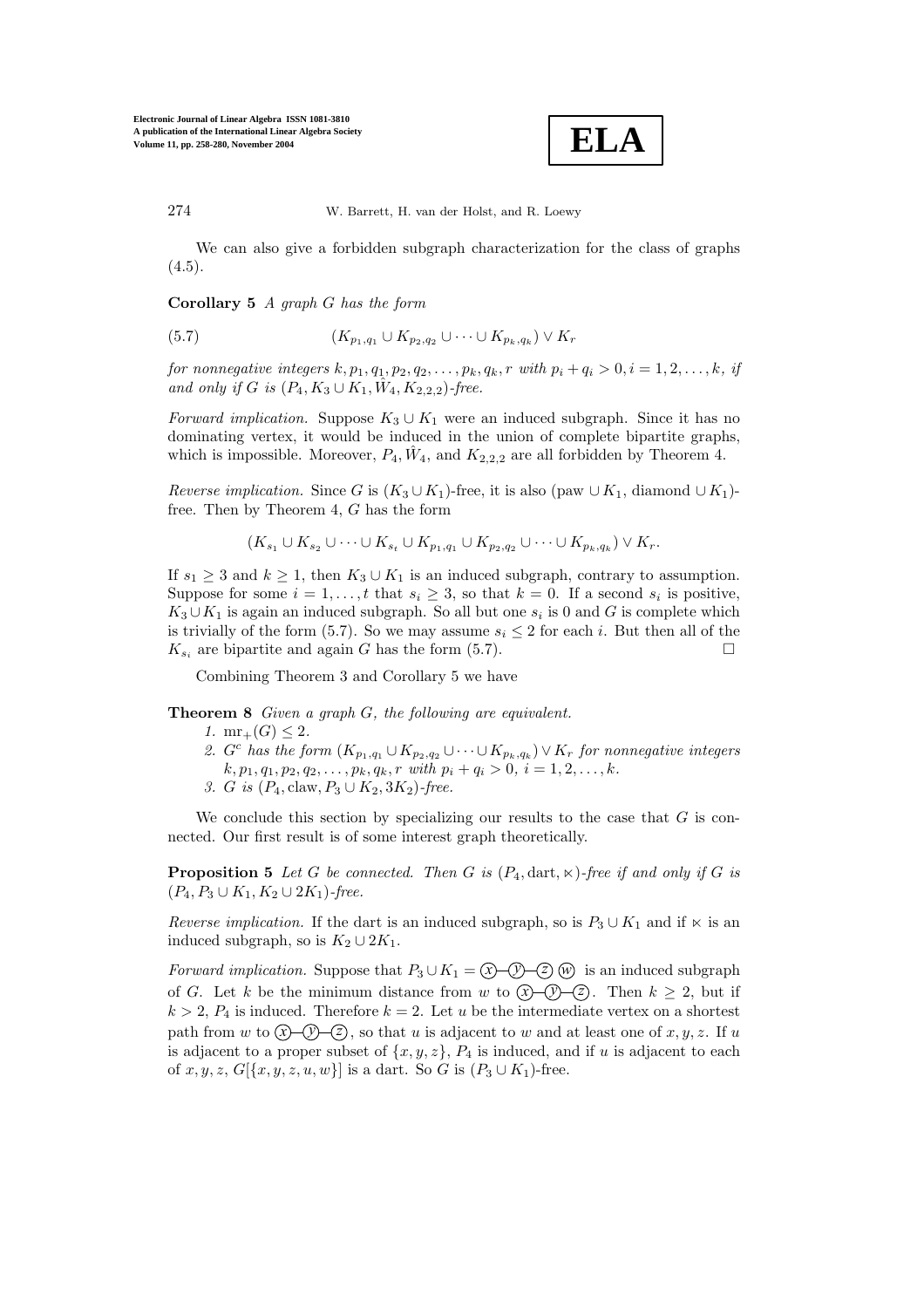$$
\boxed{\text{ELA}}
$$

Suppose that  $K_2 \cup 2K_1 = \omega \setminus \omega(\mathfrak{D})$  *z* is induced. If the distance from y to  $\mathcal{W}(\mathcal{X})$  is greater than 2,  $P_4$  is induced, so the distance is 2. Let u be the intermediate vertex on a shortest path from y to  $\mathcal{W}(\mathcal{X})$ . If u is not adjacent to both w and x,  $P_4$ is induced, so assume  $u$  is adjacent to both. Then



is an induced subgraph of G. If z is adjacent to u, then  $G[w, x, u, y, z]$  is  $\ltimes$ , a contradiction. So z and u are not adjacent. Replacing y by z in the argument with y and  $\widehat{w}$   $\widehat{x}$ , there is a vertex  $v \neq u$  such that



is an induced subgraph of G. If u and v are not adjacent,  $G[u, w, v, z]$  is  $P_4$ , so u and v are adjacent. If v and y are not adjacent,  $G[y, u, v, z]$  is  $P_4$ , so v and y are adjacent. Then  $G[w, x, v, y, z]$  is  $\ltimes$ , a contradiction. So  $K_2 \cup 2K_1$  is not induced.  $\square$ 

If char  $F \neq 2$ , then from Theorem 6 we see that G is connected only if  $r = 0$ . We now characterize this class of graphs.

**Proposition 6** *A graph can be expressed as the union of at most two complete graphs* and of complete bipartite graphs if and only if  $G$  is  $(P_4, \text{ paw}, \text{diamond}, 3K_3)$ -free.

*Forward implication.* G is  $(P_4, \text{paw}, \text{diamond})$ -free by Proposition 4, and  $3K_3$  is not induced since  $K_3$  is not induced in a bipartite graph.

*Reverse implication.* By Proposition 4,

Taking complements we have

$$
G = K_{s_1} \cup K_{s_2} \cup \cdots \cup K_{s_t} \cup K_{p_1,q_1} \cup K_{p_2,q_2} \cup \cdots \cup K_{p_k,q_k},
$$

where we may assume  $s_1, s_2, \ldots, s_t \geq 3$ . Since  $3K_3$  is not induced,  $t \leq 2$ .

**Corollary 6**  $G^c$  *can be expressed as the union of at most two complete graphs and of complete bipartite graphs if and only if* G *is*  $(P_4, P_3 \cup K_1, K_2 \cup 2K_1, K_{3,3,3})$ -free.

We tighten this up by using the fact that  $G$  is connected.

**Corollary 7** *Let* G *be connected.* Then G *is*  $(P_4, \text{dart}, \kappa, K_{3,3,3})$ *-free if and only if* G *is*  $(P_4, P_3 \cup K_1, K_2 \cup 2K_1, K_{3,3,3})$ -free.

*Proof:* This is an immediate consequence of Proposition 5. □

Combining Corollaries 6 and 7, we have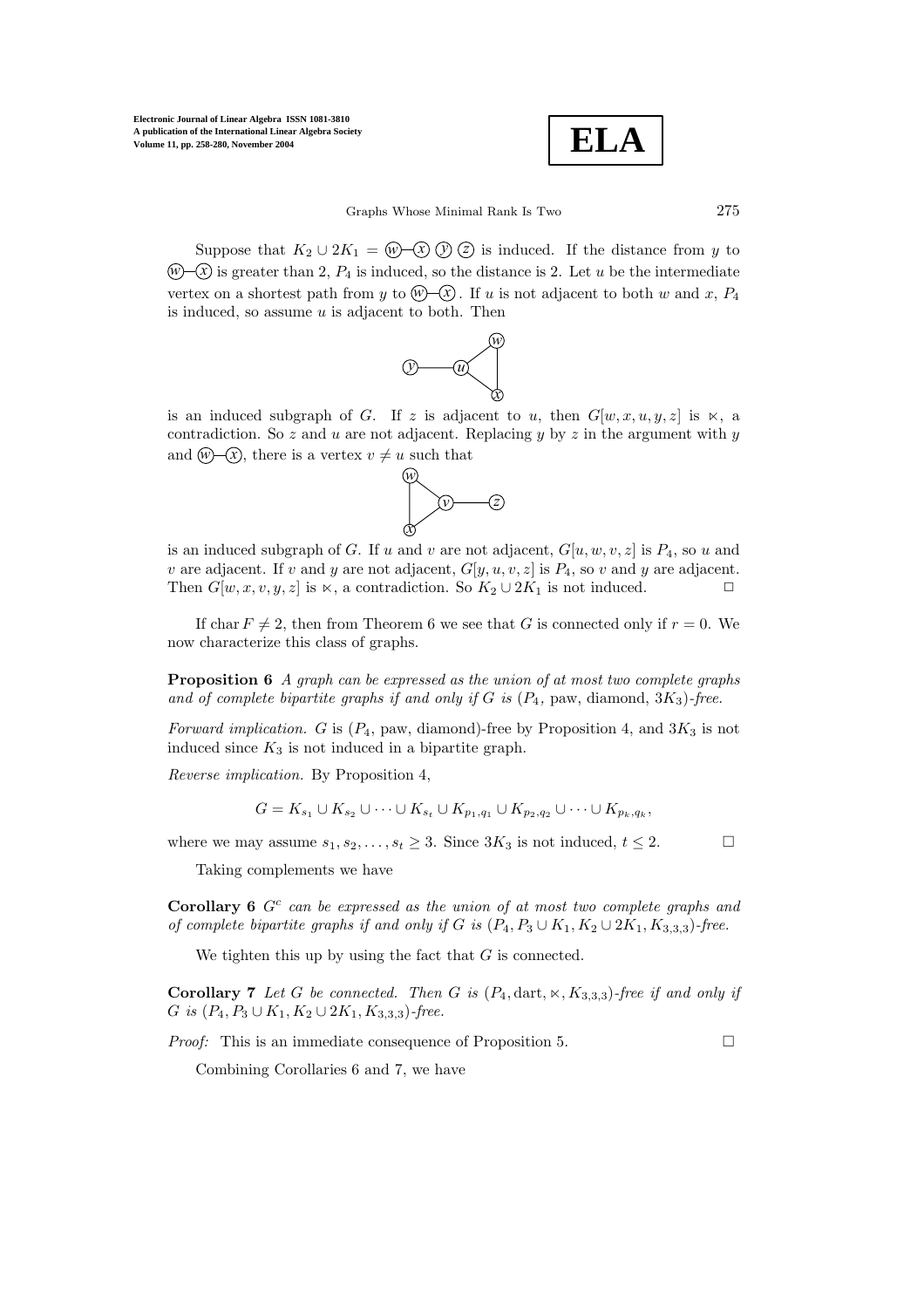**ELA**

**Corollary 8** *If* G *is a connected graph, then* G<sup>c</sup> *can be expressed as the union of at most two complete graphs and of complete bipartite graphs if and only if* G *is*  $(P_4, \text{ dart}, \kappa, K_{3,3,3})$ -free.

Therefore, in the connected case, Theorem 6 becomes

**Theorem 9** Let G be a connected graph and let F be an infinite field with char  $F \neq 2$ . *Then the following are equivalent:*

- *1.*  $mr(F, G) < 2$ *.*
- *2.* G<sup>c</sup> *can be expressed as the union of at most 2 complete graphs and of complete bipartite graphs.*
- 3. *G is*  $(P_4, \text{dart}, \kappa, K_{3,3,3})$ -free.

We can obtain analogues of Proposition 6 and Corollary 6 for the case char  $F = 2$ .

**Proposition 7** *A graph can be expressed as the union of complete graphs or as the union of at most one complete graph and of complete bipartite graphs if and only if* G *is*  $(P_4$ , paw, diamond,  $P_3 \cup 2K_3$ *-free.* 

*Forward implication.* G is (P4, paw, diamond)-free by Proposition 4 and it is easy to check that  $P_3 \cup 2K_3$  is not induced.

*Reverse implication.* If G is  $P_3$ -free, then G is a union of complete graphs. So we may assume that G has  $P_3$  as an induced subgraph. By Proposition 4, G is the union of complete graphs and of complete bipartite graphs with  $P_3$  induced in one of the complete bipartite graphs. Then  $2K_3$  cannot be induced, which means that at most one of the complete graphs has 3 vertices. Then G can be expressed as the union of at most one complete graph and of complete bipartite graphs.  $\Box$ 

Taking complements we have

**Corollary 9** G<sup>c</sup> *can be expressed as the union of complete graphs or as the union of at most one complete graph and of complete bipartite graphs if and only if* G *is*  $(P_4, P_3 \cup K_1, K_2 \cup 2K_1, (P_3 \cup 2K_3)^c)$ -free.

**Proposition 8** Let G be connected. Then G is  $(P_4, \text{dart}, \kappa, (P_3 \cup 2K_3)^c)$ *-free if and only if* G *is*  $(P_4, P_3 \cup K_1, K_2 \cup 2K_1, (P_3 \cup 2K_3)^c)$ -free.

*Proof:* This follows immediately from Proposition 5.

Combining with Corollary 9, we have

**Corollary 10** *If* G *is a connected graph, then* G<sup>c</sup> *can be expressed as the union of complete graphs or as the union of at most one complete graph and of complete bipartite graphs if and only if* G *is*  $(P_4, \text{dart}, \kappa, (P_3 \cup 2K_3)^c)$ *-free.* 

In the connected case we must have  $r = 0$  in Theorem 7. So we have by Corollary 10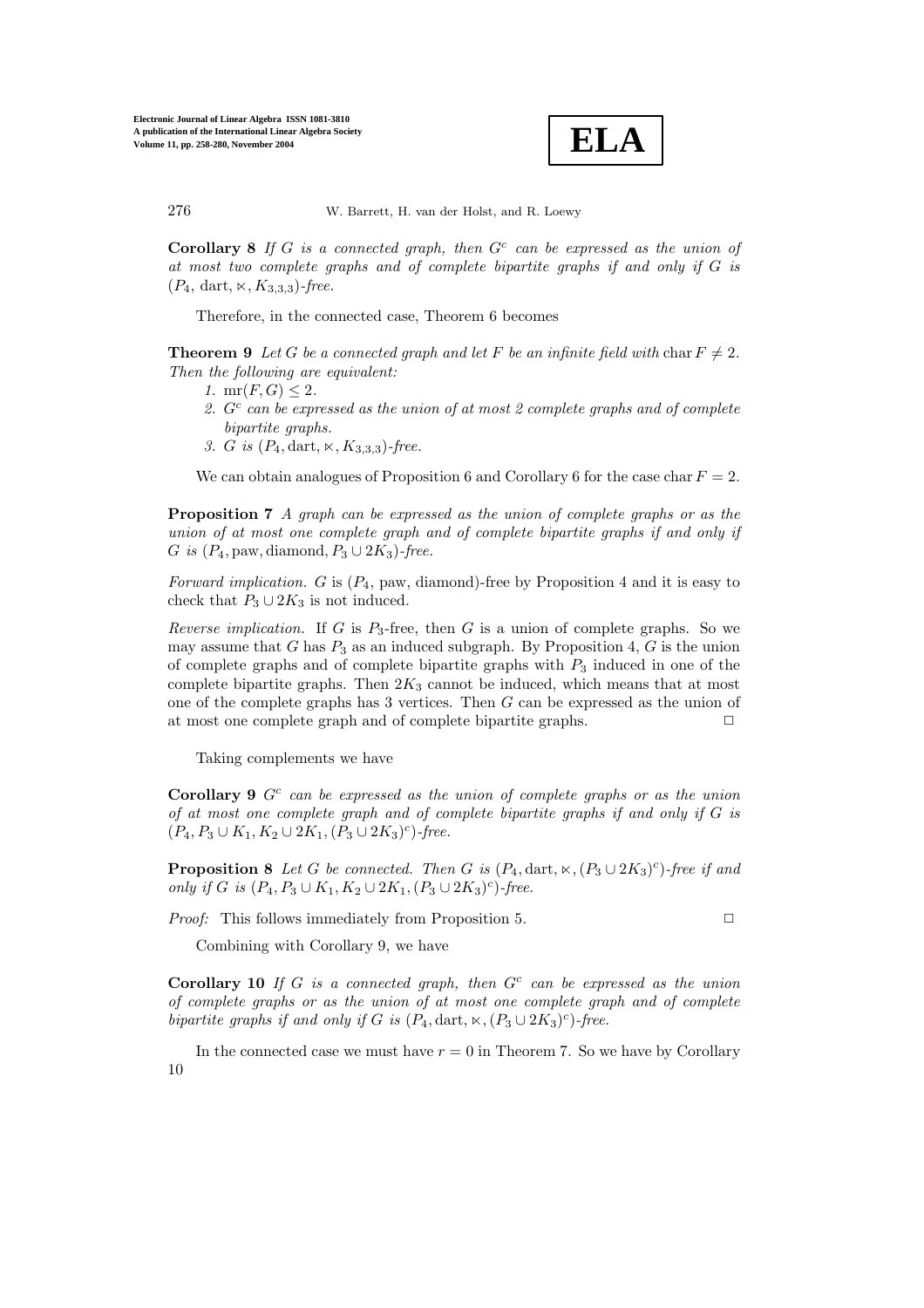

**Theorem 10** Let G be a connected graph and let F be an infinite field with char  $F =$ 2*. Then the following are equivalent:*

- *1.*  $mr(F, G) \leq 2$ *.*
- *2.* G<sup>c</sup> *can be expressed as the union of complete graphs or as the union of at most one complete graph and of complete bipartite graphs.*
- 3. *G is*  $(P_4, \text{dart}, \kappa, (P_3 \cup 2K_3)^c)$ *-free.*

Finally, G is connected in Theorem 8 only if  $r = 0$ . Making use of Proposition 1, we have

**Theorem 11** *Given a connected graph* G*, the following are equivalent.*

- *1.*  $mr_+(G) < 2$ .
- *2.* G<sup>c</sup> *is the union of complete bipartite graphs.*
- 3. G is  $(K_3^c, P_4)$ -free. [G is  $P_4$ -free with independence number  $\leq 2$ .]

**6. Minimum Hermitian rank.** In the previous sections we characterized for any infinite field F those graphs G such that  $mr(F, G) \leq 2$ . This included the case  $F = \mathbb{C}$ . But besides symmetric matrices with entries in  $\mathbb{C}$ , we could also study the case of Hermitian matrices. Given a graph  $G = (V, E)$  with vertex set  $V = \{1, 2, ..., n\}$ , let  $H(G)$  be the set of all Hermitian  $n \times n$  matrices  $A = [a_{ij}]$  such that  $a_{ij} \neq 0, i \neq j$ , if and only if  $ij \in E$ . There is no restriction on the diagonal entries of A. We define

$$
hmr(G) = \min\{\operatorname{rank} A \mid A \in H(G)\}.
$$

Inspection of the sixgraphs presented in Section 2 shows that all of them except  $K_{3,3,3}$  have hmr(G) = 3, and that hmr( $K_{3,3,3}$ ) = 2. In this section we characterize those graphs G with  $\text{hmr}(G) \leq 2$ . We will see that the forbidden subgraphs are the first five graphs presented in Section 2.

A *line* in  $\mathbb{C}^2$  is a one dimensional subspace of  $\mathbb{C}^2$  over  $\mathbb{C}$ . Let  $B = [b_{ij}]$  be any invertible Hermitian  $2 \times 2$  matrix. Given any line L in  $\mathbb{C}^2$  define its orthogonal complement (relative to  $B$ ) by

$$
L^{\perp} = \{ y \in \mathbb{C}^2 \mid y^* B x = 0 \quad \forall x \in L \}.
$$

Observation 7 (with  $y^t$  replaced by  $y^*$ ) is also valid for this case. We call a line L *isotropic* if  $L^{\perp} = L$ .

We now consider the existence and the number of isotropic lines. For this we may replace B by any matrix of the form  $S<sup>*</sup>BS$ , where S is a 2×2 invertible matrix over  $\mathbb{C}$ ; we may also multiply it by  $-1$ . Therefore, we can assume that either  $B = \text{diag}(1, -1)$ or  $B = \text{diag}(1, 1)$ . Let  $[x_1, x_2]^t$  be a nonzero vector in L. Then L is isotropic if and only if  $x^*Bx = 0$ . Thus, there exist isotropic lines if and only if  $B = diag(1, -1)$  and  $|x_1|^2 - |x_2|^2 = 0$ . If this is the case, we can have  $x_1 \neq 0$  and  $x_2 \neq 0$ ; we may take  $x_1 = 1$ , and then L is an isotropic line if and only if  $|x_2|^2 = 1$ . In particular, there can be infinitely many isotropic lines.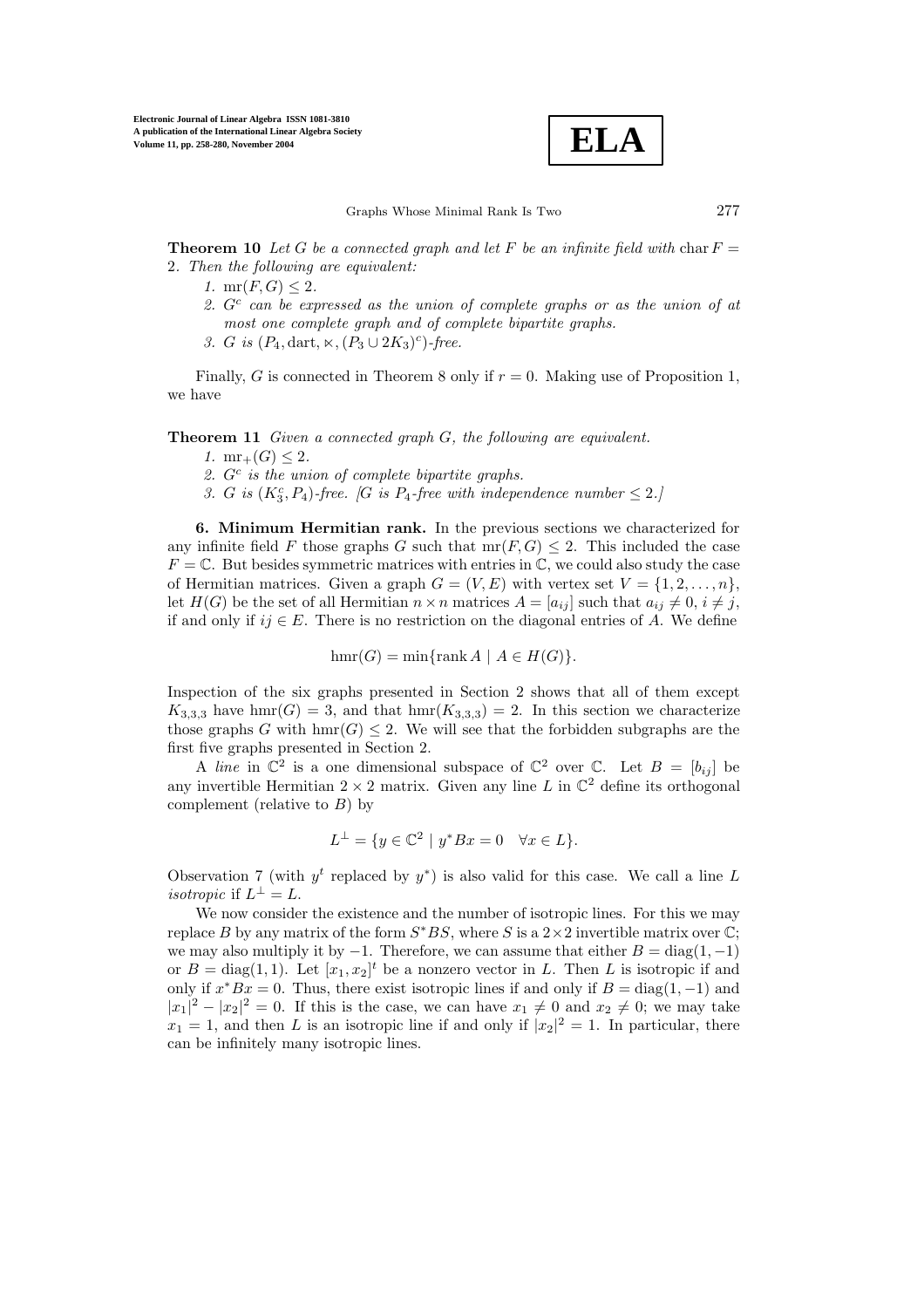**ELA**

**Theorem 12** Let G be a graph on n vertices. Then, if  $\text{hmr}(G) \leq 2$ , G<sup>c</sup> is of the *form*

(6.1) 
$$
(K_{s_1} \cup K_{s_2} \cup \cdots \cup K_{s_t} \cup K_{p_1,q_1} \cup K_{p_2,q_2} \cup \cdots \cup K_{p_k,q_k}) \vee K_r
$$

*for nonnegative integers*  $t, s_1, s_2, \ldots, s_t, k, p_1, q_1, p_2, q_2, \ldots, p_k, q_k, r$  *with*  $p_i + q_i > 0$ *,*  $i = 1, 2, \ldots, k.$ 

The proof of this theorem is similar to the proof of Theorem 1, except that in this case there are an infinite number of isotropic lines if there are isotropic lines.

**Theorem 13** *Let* G *be any graph whose complement is of the form* (6.1)*. Then*  $hmr(G) \leq 2$ .

*Proof:* Let  $E = \begin{bmatrix} 1 & 0 \\ 0 & 0 \end{bmatrix}$  $0 -1$ . It suffices to show there exists a  $U \in \mathbb{C}^{2,n}$  such that  $A = U^* E U \in H(G)$ . Let  $w_i, i = 1, 2, ..., n$  denote the columns of U, and let  $e_{\zeta} = \begin{bmatrix} 1 & 0 \\ 0 & 1 \end{bmatrix}$ ζ . If  $\zeta \in \mathbb{C}$  and  $|\zeta| = 1$ , the line spanned by  $e_{\zeta}$  is isotropic. Choose t distinct complex numbers  $\zeta_1, \zeta_2, \ldots, \zeta_t$  with  $|\zeta_i| = 1$  for  $i = 1, 2, \ldots, t$ . Choose  $w_{n-r+1} = w_{n-r+2}$  $\cdots = w_n = 0$ . For  $i = 1, 2, \ldots, t$ , let  $f_i = 1 + \sum_{j=1}^{i-1} s_j$  (with the understanding that  $f_1 = 1$ ), let  $l_i = \sum_{j=1}^{i} s_j$ , and choose  $w_{f_i}, w_{f_i+1}, \ldots, w_{l_i} = e_{\zeta_i}$ .

Now pick a nonzero  $\alpha_1 \in \mathbb{C}$  with  $|\alpha_1| \neq 1$ . Then  $x^{(1)} = [1, \alpha_1]^t \in \mathbb{C}^2$  is a nonisotropic vector and  $y^{(1)} = [\overline{\alpha_1}, 1]^t$  is a vector in  $\mathbb{C}^2$  orthogonal to  $x^{(1)}$ . Among the remaining w<sub>i</sub>'s we pick the first  $p_1$  equal to  $x^{(1)}$  and the  $q_1$  after these equal to  $y^{(1)}$ . Since  $\mathbb{C}\setminus\{\zeta\mid |\zeta|=1\}$  has an infinite number of elements, we can continue this process and obtain a matrix A of rank  $\leq 2$  in  $H(G)$ .

**Corollary 11** If  $\text{hmr}(G)=2$ , the minimum is attained at a Hermitian matrix with *one positive and one negative eigenvalue.*

Combining Theorems 12, 13 and taking complements in Theorem 4 gives

**Theorem 14** *Let* G *be a graph. Then the following are equivalent:*

- *1.* hmr(*G*)  $\leq$  2*.*
- 2.  $G^c$  *has the form*  $(K_{s_1} \cup K_{s_2} \cup \cdots \cup K_{s_t} \cup K_{p_1,q_1} \cup K_{p_2,q_2} \cup \cdots \cup K_{p_k,q_k}) \vee K_r$  *for nonnegative integers*  $t, s_1, s_2, \ldots, s_t, k, p_1, q_1, p_2, q_2, \ldots, p_k, q_k, r$  *with*  $p_i + q_i >$  $0, i = 1, 2, \ldots, k.$ 3. *G is*  $(P_4, \times, \text{dart}, P_3 \cup K_2, 3K_2)$ -free.

Let  $H_+(G)$  be the set of positive semidefinite Hermitian matrices in  $H(G)$  and let

$$
\operatorname{hmr}_+(G)=\min\{\operatorname{rank} A\mid A\in H_+(G)\}.
$$

**Theorem 15** *Let* G *be a graph. Then the following are equivalent:*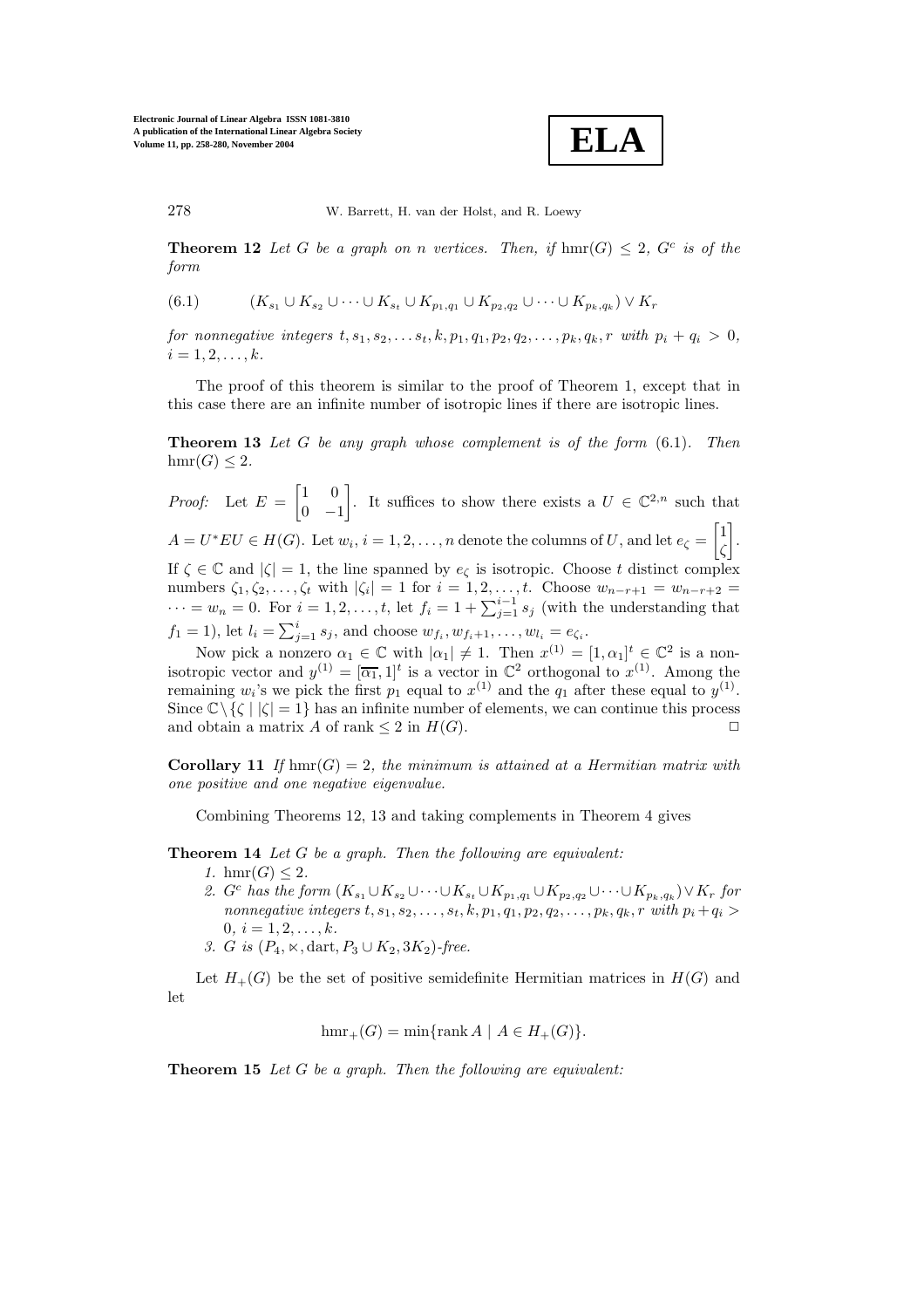$$
\boxed{\textbf{ELA}}
$$

- *1.* hmr<sub>+</sub> $(G) \leq 2$ *.*
- 2. G<sup>c</sup> has the form  $(K_{p_1,q_1} \cup K_{p_2,q_2} \cup \cdots \cup K_{p_k,q_k}) \vee K_r$  for nonnegative integers  $k, p_1, q_1, p_2, q_2, \ldots, p_k, q_k, r \text{ with } p_i + q_i > 0, i = 1, 2, \ldots, k.$ *3. G is* ( $P_4$ , claw,  $P_3 \cup K_2$ , 3 $K_2$ )-free.

*Proof:* As in the proof of Corollary 1, there are no isotropic lines, so  $K_{s_1}, K_{s_2}, \ldots, K_{s_k}$ in equation (6.1) are absent. Thus (1)  $\implies$  (2). That (2)  $\implies$  (1) and (2)  $\iff$  (3) follows from Theorem 8.

Recall the definition of  $\tau(G)$  from the introduction. Theorem 15 says that  $\tau(G) \geq$  $n-2$  if and only if  $G^c$  has the form  $(K_{p_1,q_1} \cup K_{p_2,q_2} \cup \cdots \cup K_{p_k,q_k}) \vee K_r$  for nonnegative integers  $k, p_1, q_1, p_2, q_2, \ldots, p_k, q_k, r$  with  $p_i + q_i > 0, i = 1, 2, \ldots, k$ .

We now specialize the result of this section to the case that  $G$  is connected. As before, we see that G is connected only if  $r = 0$ . Taking complements in Proposition 4, we obtain

**Corollary 12**  $G<sup>c</sup>$  *can be expressed as the union of complete graphs and of complete bipartite graphs if and only if* G *is*  $(P_4, P_3 \cup K_1, K_2 \cup 2K_1)$ *-free.* 

Applying Proposition 5, Theorem 14 for a connected graph becomes

**Theorem 16** *Let* G *be a connected graph. Then the following are equivalent:*

- *1.* hmr(*G*)  $\leq$  2*.* 
	- *2.* G<sup>c</sup> *can be expressed as the union of complete graphs and of complete bipartite graphs.*
	- 3.  $G$  is  $(P_4, \text{dart}, \kappa)$ -free.

This final result is quite intuitive. In contrast with Theorems 9 and 10, for a connected graph in the Hermitian case, the only forbidden subgraphs to having minimal rank  $\leq 2$  are easily found.

**Acknowledgment.** We thank Charles R. Johnson for helpful early discussions on minimum rank problems for the class  $S(G)$ , and we thank Douglas West for the idea of using a symbol to denote the second graph in Section 2, as it has no common simple name.

#### **REFERENCES**

- [1] M. Barrus. *A Forbidden Subgraph Characterization Problem and a Minimal-Element subset of Universal Graph Classes*. Master's Thesis, 2004, Brigham Young University.
- [2] Y. Colin de Verdière. Sur un nouvel invariant des graphes et un critere de planarite. *J. Combin. Theory, Ser. B*, 50:11–21, 1990. [English translation: *On a new graph invariant and a criterion for planarity*, in: Graph Structure Theory (N. Robertson, P. Seymour, eds.), Contemporary Mathematics, American Mathematical Society, Providence, Rhode Island, 1993, pp. 137–147.]
- [3] Y. Colin de Verdière. Multiplicities of eigenvalues and tree-width of graphs. *J. Combin. Theory Ser. B*, 74: 121–146, 1998.
- [4] M. Fiedler. A characterization of tridiagonal matrices. *Linear Algebra Appl.*, 2:191–197, 1969.